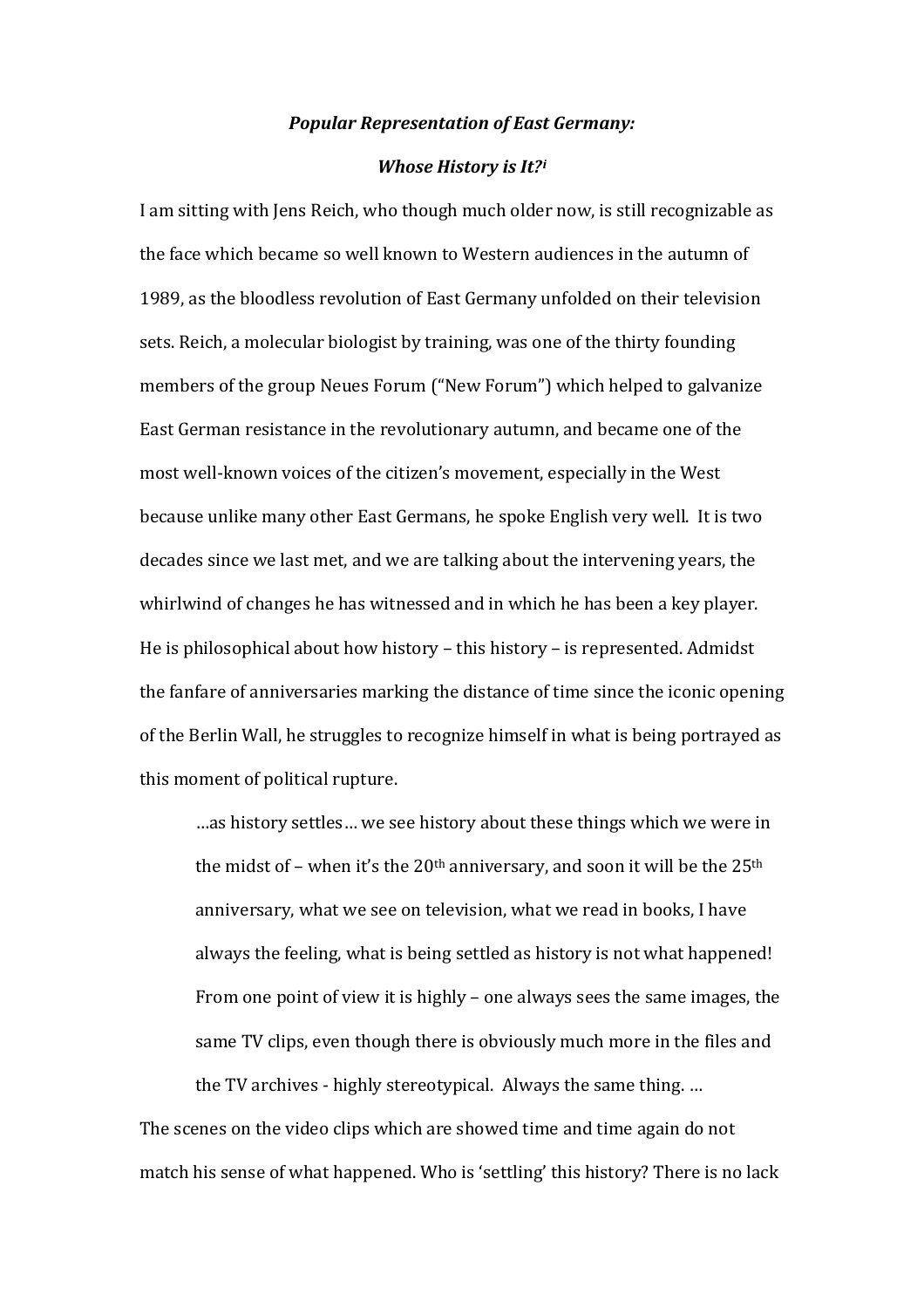of archival material to draw from, but still the stories which emerge are 'always the same thing.' Reich continues:

they could have quite different material if they would dig somewhere else, and if they would ask people who have gone through this. … I've always had the feeling that this is not what really happened. That this is a patchwork of things that were taken out of a swamp and presented to you as a typical image of what happened during this time. Everything else is being either suppressed or forgotten. A very strange feeling that things happened in quite a different way than they are presented now.

This 'strange feeling' is what lies at the heart of what Paul Ricoeur terms 'the ethics of memory' (1999: 5). Ricoeur is highly sensitive to 'the wounds and scars of memory', which can be characterized sometimes by 'too much memory' [and] in other places 'not enough' (p.6). Why, for instance, are the same images of the opening of the wall used time and time and time again, while other, very different images, are virtually unseen?

Returning to Reich's quote above, one is led to ask: what would prompt such a 'digging elsewhere'? First one must feel that somehow there is more to the story than the version with which one is confronted. What would motivate such a sense of incompleteness, a sense that there are other ways of telling this tale? In the case of Reich, this sense of unease is prompted by his own direct and personal recollections, not only of momentous events (such as the dramatic opening of the Berlin Wall), but equally of the minutiae of everyday life in East Germany. Still, the 'digging elsewhere' might entail encounters not only other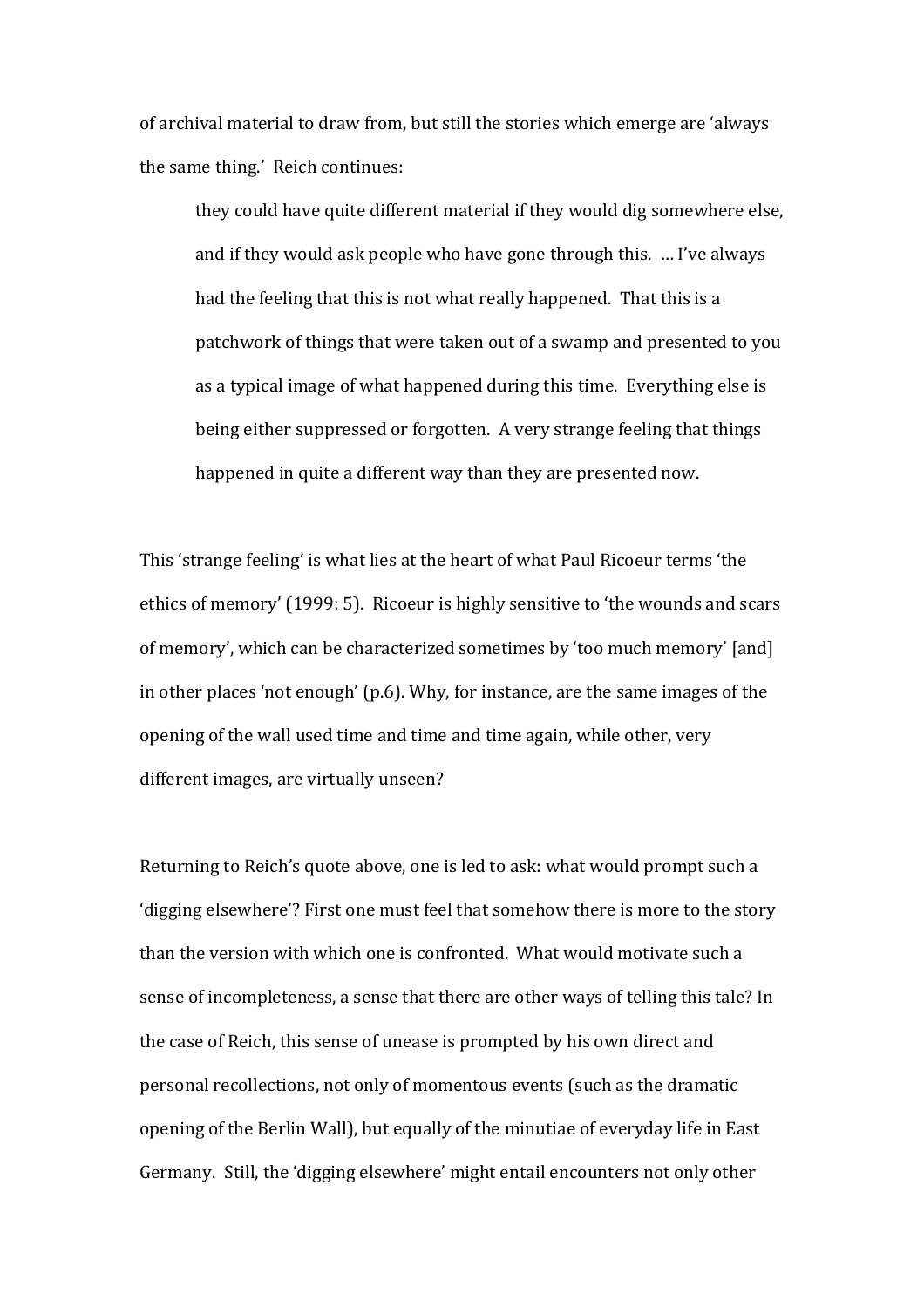others, but also with oneself as another, the self who is always in process, whose life straddles the fault line of 1989.

In this chapter, I will examine how East German life has been popularly represented to a non-East German audience using the Oscar-winning film 'The Lives of Others', and will examine those representations by discussing critiques offered to me by a small group of East Germans who have participated in a longitudinal study I have conducted between 1992 and 2012. 'The Lives of Others' was made a West German director, Florian Henckel von Donnersmarck, who was only 16 years old when the wall came down. What one sees in this highly engaging portrayal of East German life – set in the prophetic 1984 – is history as it is reimagined, by a Wessei, whose parents escaped from the eastern side of the border just after the war. The plotline is a marked twist on historical fact, whereby the central character is betrayed by his girlfriend, but saved from exposure by the humane employee of the Stasi. Historian Timothy Garton Ash, who was himself the target of extended Stasi espionage - see his account of this in *The File* 2009 - writes:

Watching the film for the first time, I was powerfully affected. Yet I was also moved to object, from my own experience: "No! It was not really like that. This is all too highly colored, romantic, even melodramatic; in reality, it was all much grayer, more tawdry and banal. (Ash 2007)

Garton Ash reminds his reader time and again, that the film is just that, a film, made for entertainment, and while the director defends the bulk of the historical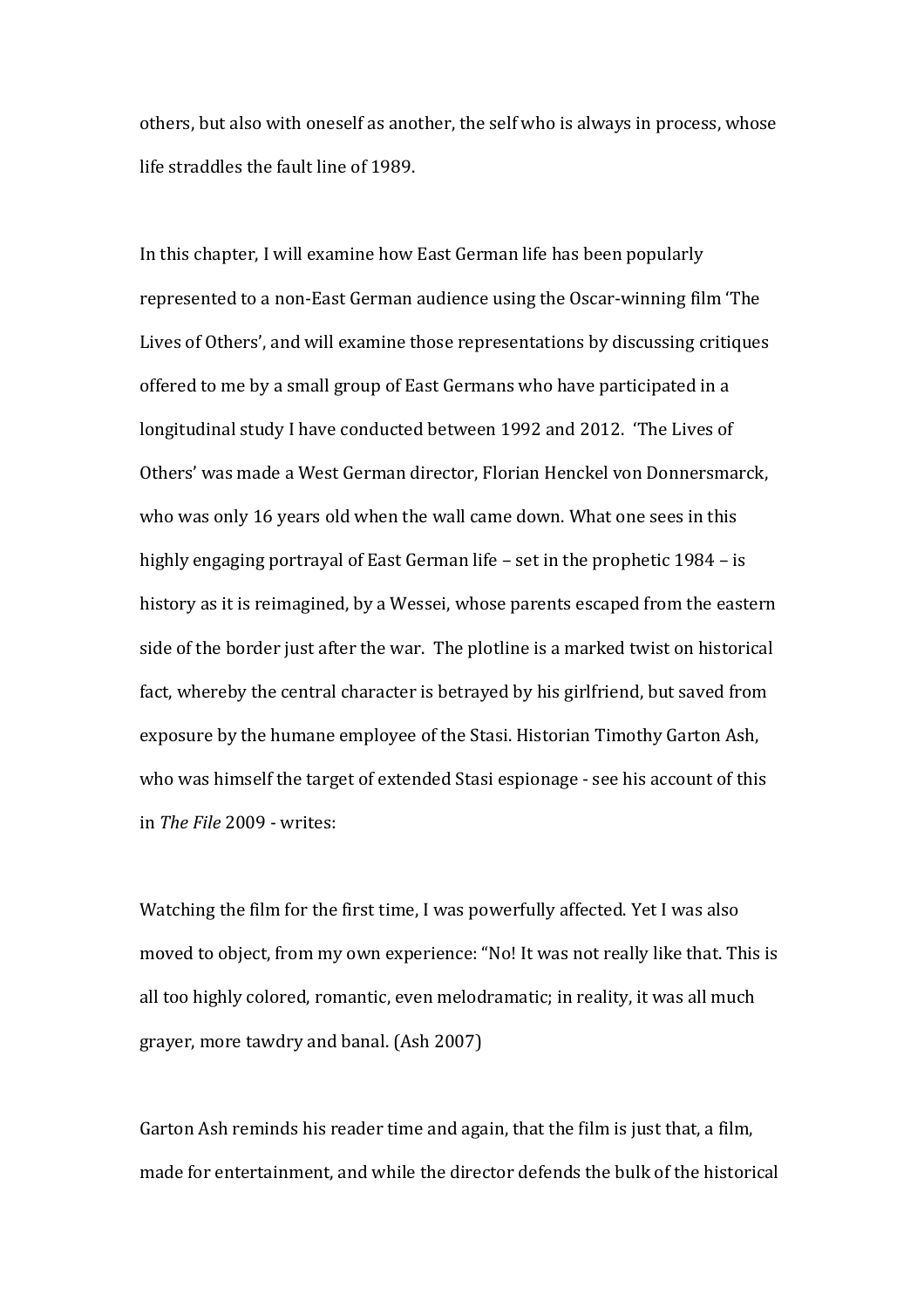accuracy upon which his story is built, he admits to having used his artistic license to heighten the thrill for the audience. But who is this audience? Garton Ash comments: "Like so much else made in Germany, it [the film] is designed to be exportable. Among its ideal foreign consumers are… the readers of *The New York Times*." (von Donnersmarck also comments on how the Japanese love the musical aspect of the film, while in Spain 'they only go on about that fact that I beat Almodovar at the European Film Awards' ). The director is not unaware of its strong international attraction. However, I have yet to meet any East Germans who share this enthusiasm.

Since the opening of the wall in November 1989, and the subsequent unification of the two Germanies which followed quickly in its wake, representations of East Germany and things East German have proliferated in literature, film, museums, as well as in academic scholarship. Leeder (2015) refers to the 'sheer volume of literature, film and analysis that continues to be devoted to exploring or reimagining the East German State' (p. 1). Twenty years after the fall of the Berlin Wall, historian Timory Garton Ash remarked:

… [the GDR] is without doubt the longest, most documented and most interesting footnote in world history. No dictatorship in history – not even the Third Reich – has been so rapidly, comprehensively and scrupulously documented and analyzed" (cited in Leeder p. 1).

But what form has that documentation and analysis taken? Whose past is being portrayed by whom, where, and for what purpose?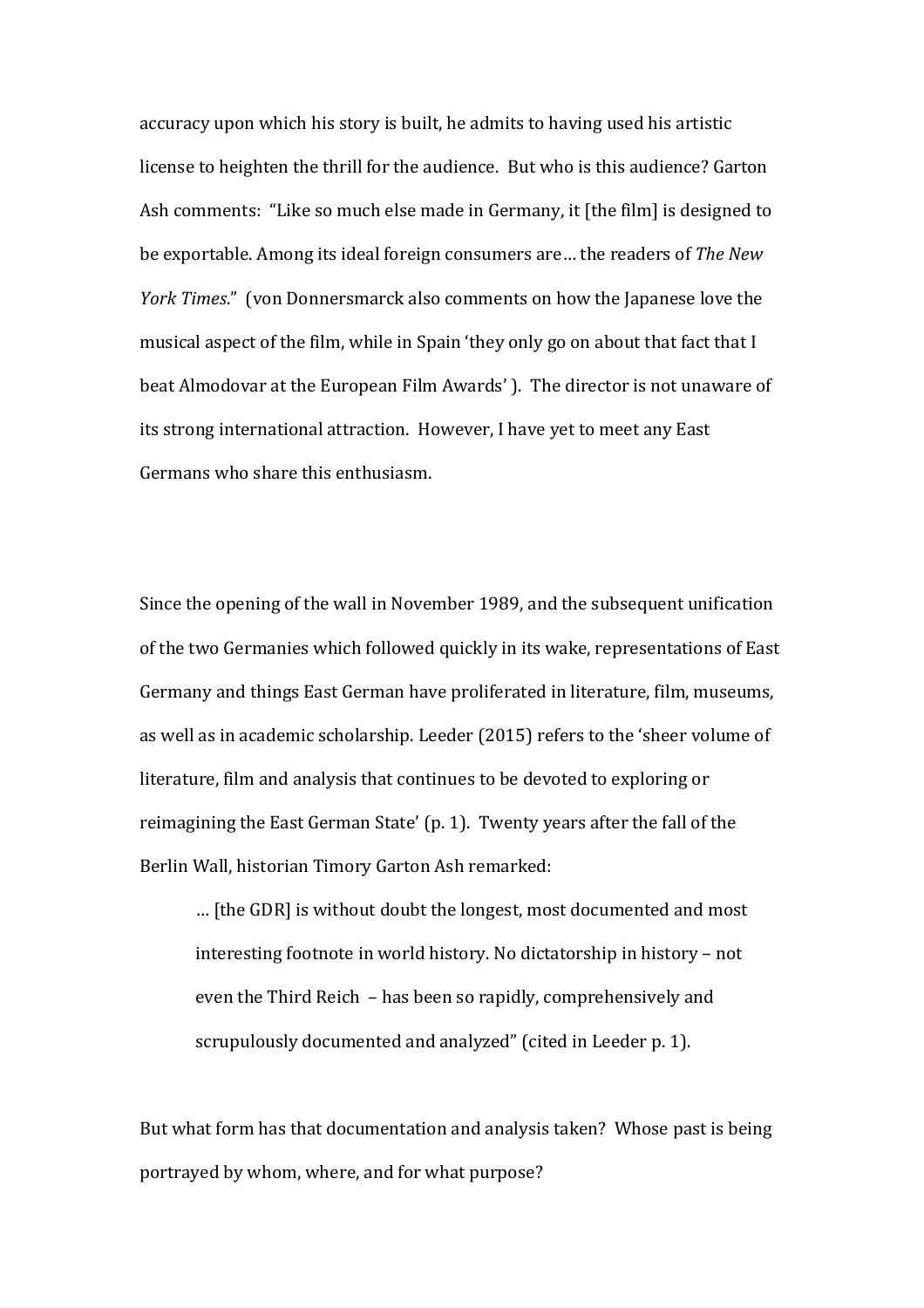In 1992 I conducted interviews with 40 East Germans, most of whom were antistate activists who had participated in significant ways in what has been called 'the bloodless revolution' of 1989. Twenty years later, in 2012, I conducted follow up interviews with 15 of the people with whom I had originally spoken. Although much has been written on the events of 1989, and the twentieth anniversary of those events was greeted with much media fanfare from around the world, there has in fact been very little investigation into the long-term experiences of those who have lived through these changes. That is precisely the focus of my own study, which combines a biographical and historical focus.

One of the key questions raised by my project is how to frame 'the story of one's life' in the context of acute cultural and political transformation, and rupture. How one lives, and tells about one's life are after all questions about culture as much as of individual identity – if indeed there be such a thing. Mark Freeman uses the term "the space of selfhood" (2010:137) to refer to the interrelationship between culture, narrative and identity, and it is this complex space which forms the focus of my study. While the original interviews had explored the concept of East German identity, that construction was in a far more nascent form than it was at the time of the second interview, twenty years later. 'The Lives of Others' came out eighteen years after the opening of the Berlin Wall (and five years before my follow-up interviews). In discussing interviewees' reactions to this film, the complexity and dynamism of their East German over time becomes apparent.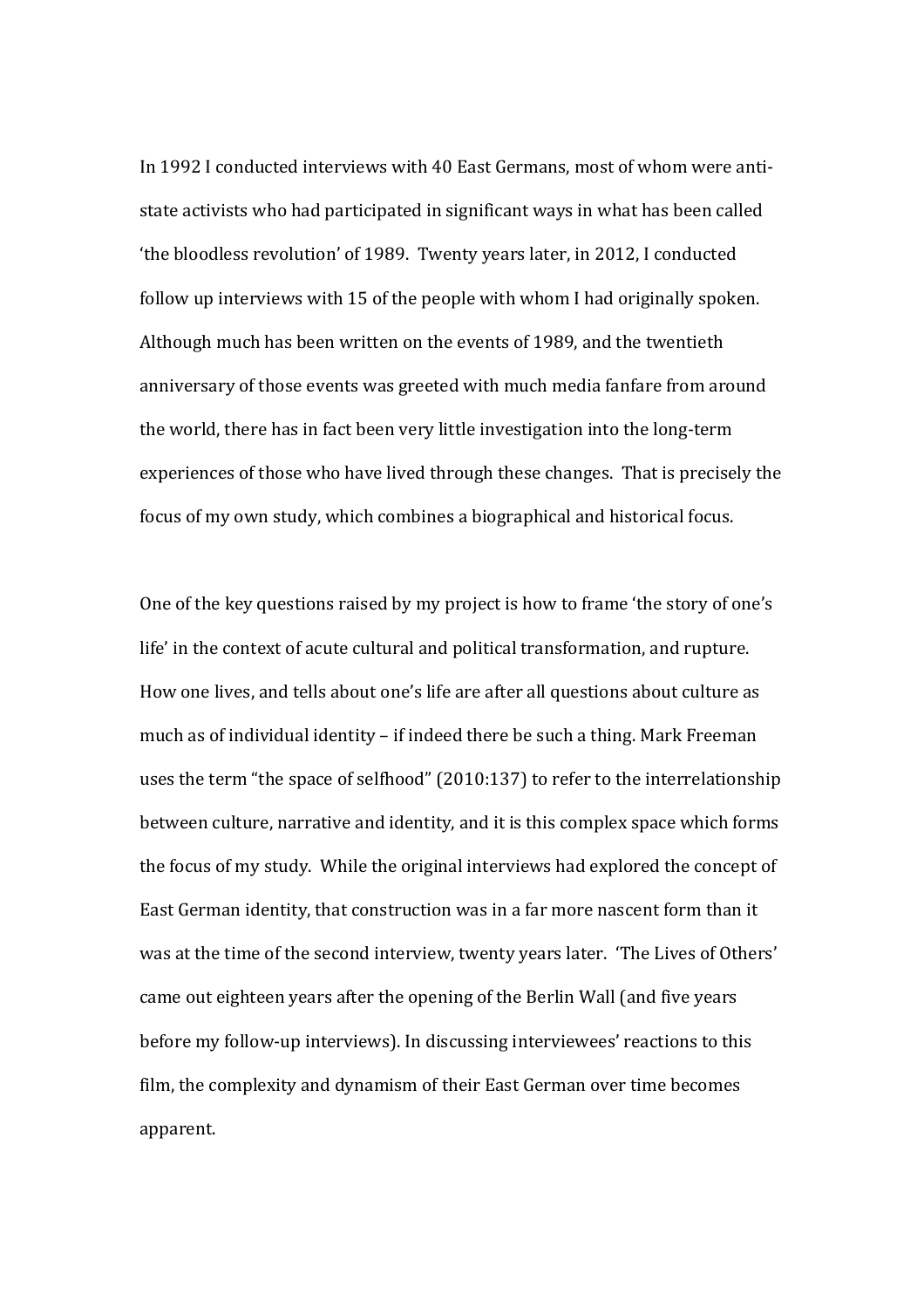### *Marking East German Identity*

The fact that in the one and only democratic election in the existence of the German Democratic Republic, citizens voted to dissolve their country is the stuff of classic tragedy. The revolution eats its children, we are told,

and so it happened in East Germany in 1989 (Andrews 2007:114) For most of 40 years of the existence of the GDR, the outside world took little interest in what happened there. If someone from the west were asked to talk about their image of East Germans, if they had anything at all to say, it probably would have been with regards to the marked achievement of East German athletes, whose performance, they might insinuate, could have been enhanced by artificial means. All this changed very dramatically in the months leading up to and following the opening of the Berlin Wall on November 9<sup>th</sup>, 1989. Within six months, East Germans held their first democratic elections, in which they voted to dissolve their country. Less than one year after the opening of the wall came the reunification of Germany; both the scale and the urgency of these dramatic changes caught the public imagination of much of the world. Part of this attraction led researchers from around the globe to descend on what had once been East Germany to ask people about their lives, their sense of their new found freedom. As one observer remarked, in 1989 East Germans were the most interviewed people in the world. East Germans were constantly narrating their lives, both publicly and privately, and many encountered the documentation of their lives by others, in their Stasi files.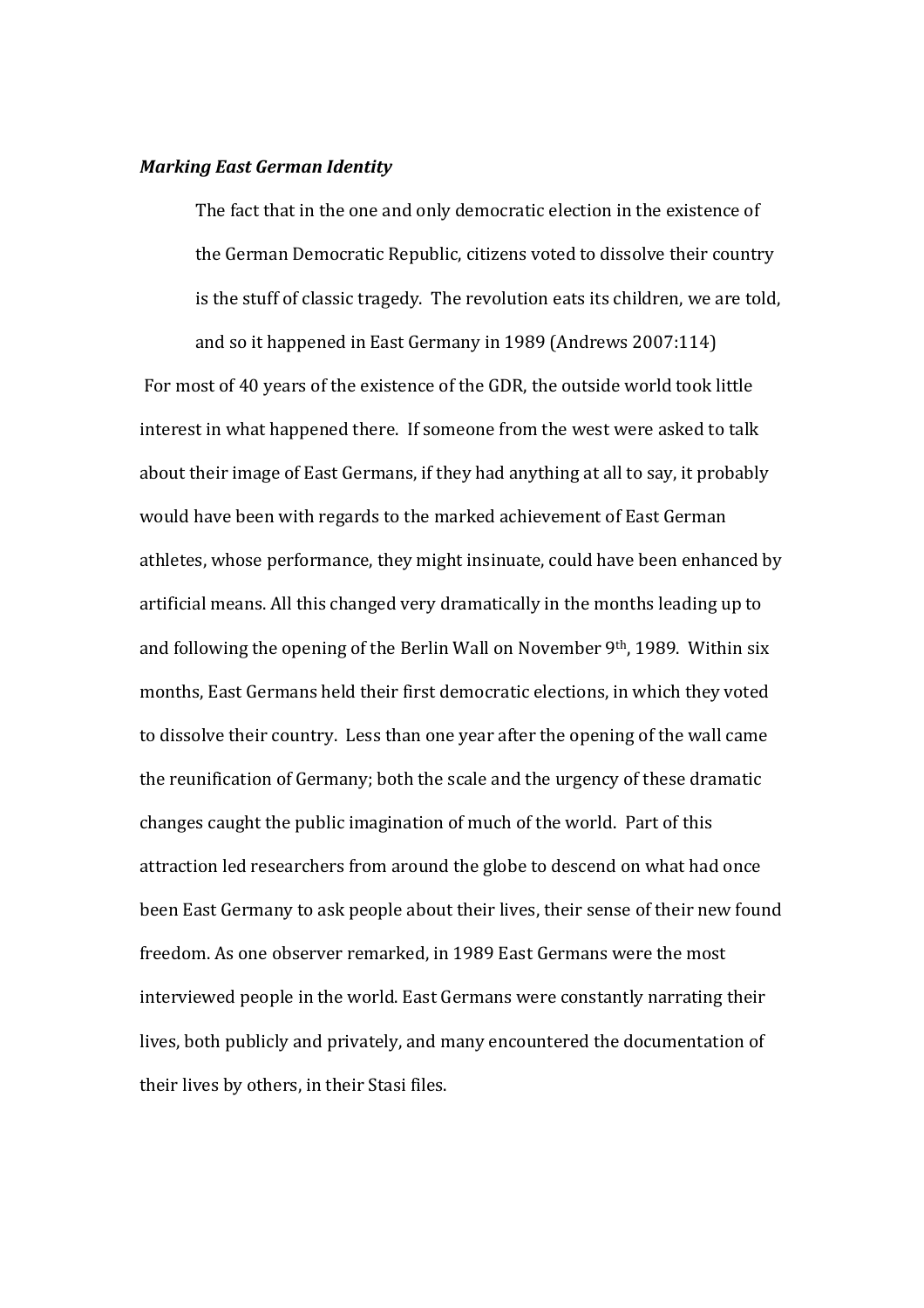One question which I repeated in both 1992 and 2012 was In my research I have explored with respondents their sense of their East German identity. In both 1992 and 2012, I asked the same question: "If someone asked you where you were from, what would you say?" The responses I heard varied in scope, but almost everyone claimed for themselves an enduring sense of 'being from' a place which now was no longer.<sup>ii</sup> One of the greatest psychological challenges posed by the acute political change was that people had to effectively reconceptualise their relation to the state, not only in the present, but also recreate a viable past for themselves – one that was not necessarily false, but that was recast in light of those social positions and attachments which emerged as the most valued post 1989.

In a conversation with Andre Brie, a former leader in the communist party and one of its leading progressive theoreticians, I ask him about the role of East Germany in his own sense of identity. His answer is long and thoughtful.

A decisive one. I was marked by it, I was socialised and politicised over there. Many of my values come from East Germany. Things I hope I practice myself, e.g. modesty, living among people. I live in a village now, where hardly anyone has a proper job. Those are my friends, those are my neighbours. I work with them, and they help me. I'm pretty much the only one there who is from a somewhat higher social standing. I hope that's a positive aspect that comes from the GDR. At least, I want it to be that way, and I try to live that way.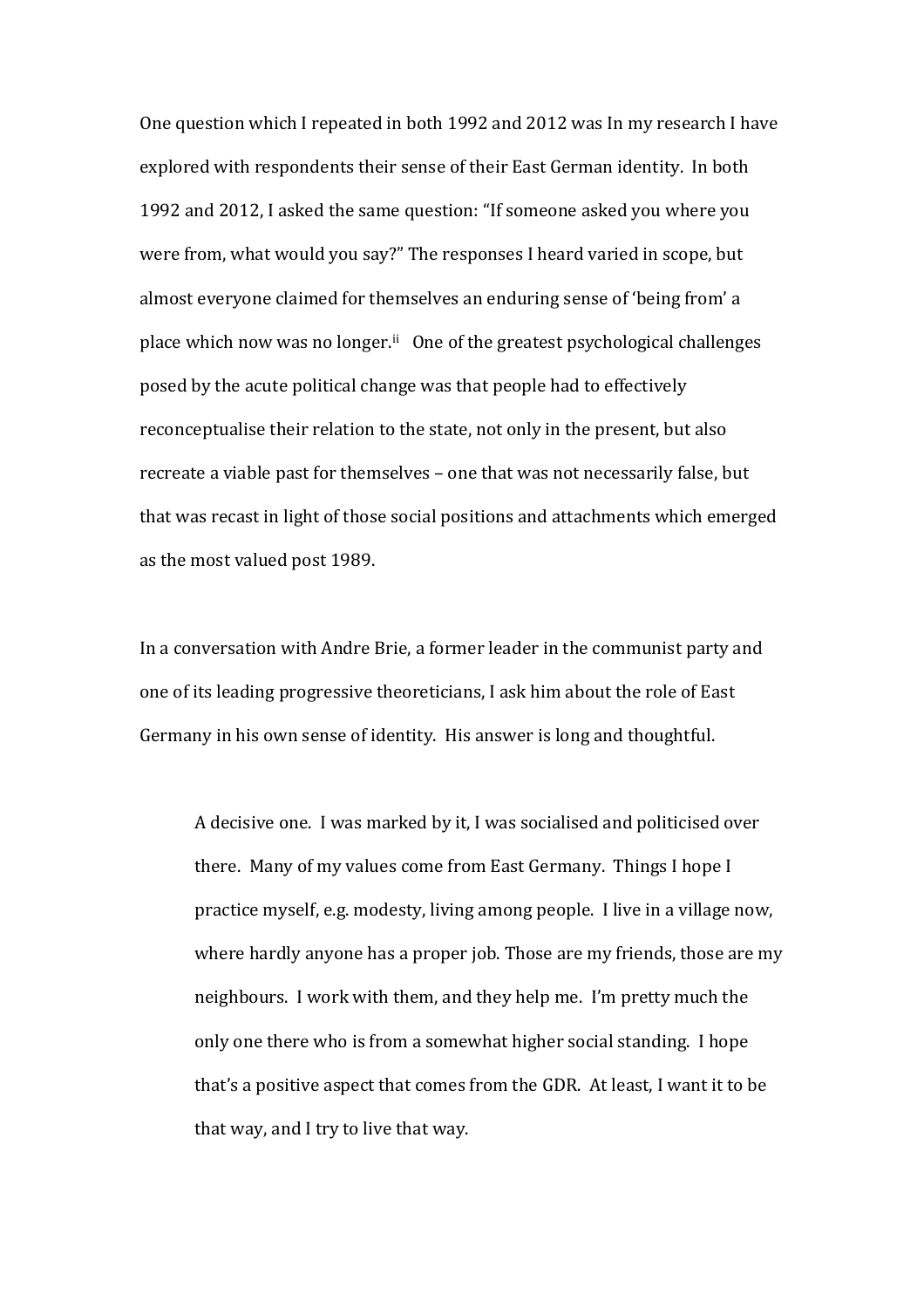But there are many other things, cultural things. Many GDR-writers, painters, musicians have influenced what kind of art is close to my heart. This opened my mind. …Songwriters and singers from the GDR – that's something that I still value greatly today.

Another aspect is very important, as well. Maybe that only applies to someone who is left-wing, who thinks about alternative models of society. The GDR was not just a random concept, as there are so many in the political left. It was a powerful reality with its bad sides, with its failure, and possibly also with its positive aspirations. That is a huge treasure of experience I try to use. It's not like reading an essay, but it's having experienced something that did not work. … We had 40 years of the GDR, that was our reality, that was our life. A huge compendium of mistakes from which the left-wing can learn. For me, the GDR is still very much alive, because I still deal with it.

Brie's comment here brings in many aspects of the enduring importance of his national identity, in its informal manifestations. It is ironic but not surprising that once the East German state was no longer, and its very explicit projects of national-identity- building thus extinct, there opened up a space for individuals to find their own sense of national identity. As Kelman (1997) has articulated, the relationship between personal and national identity is never straightforward, but rather is a lifelong negotiation between individuals and the societies in which they live. Although all states seek to impart a sense of belonging amongst their citizens, some of those efforts are more coercive than others. The attempts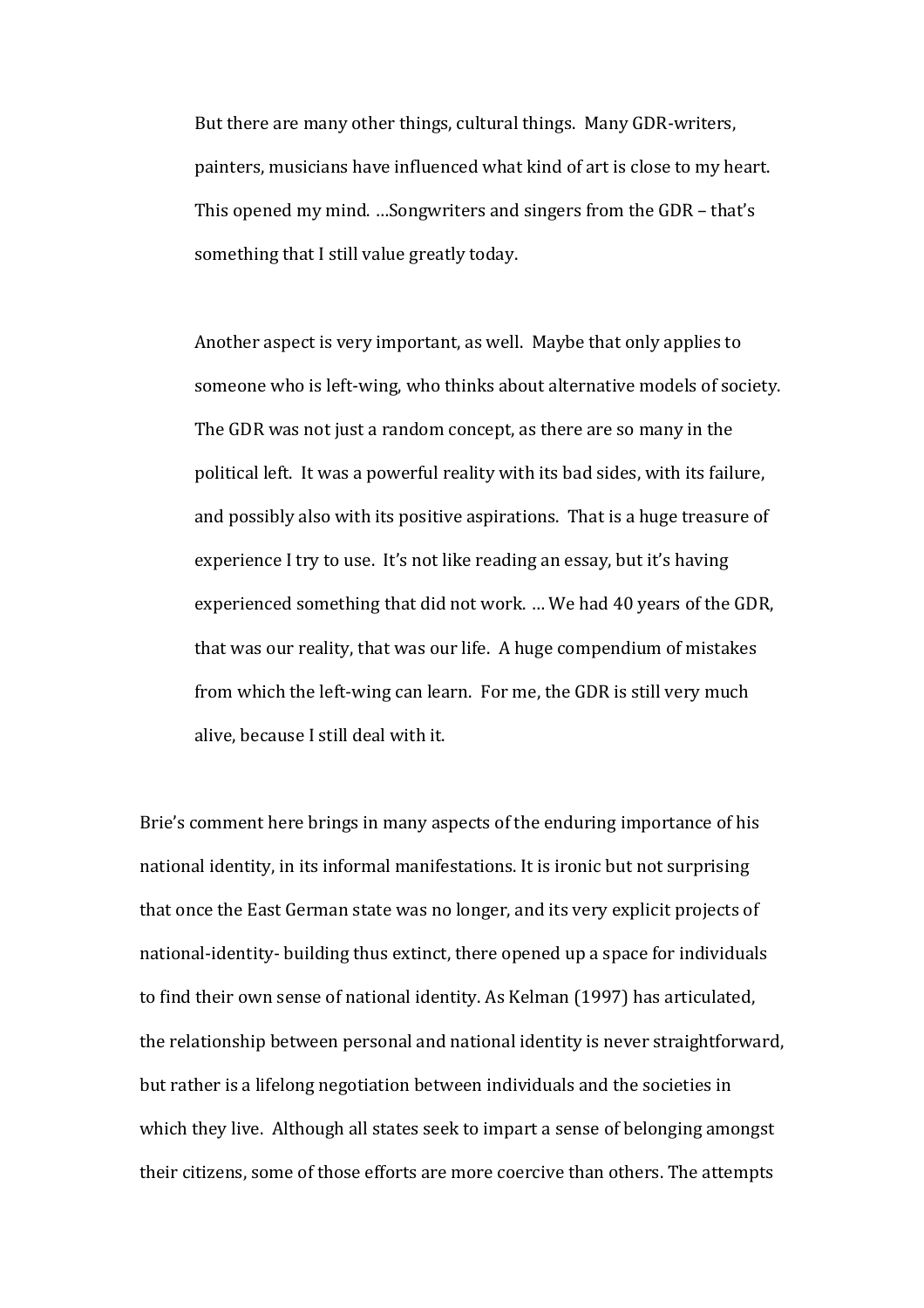of the East German state were so pervasive across society that many citizens experienced national identity as something which was imposed upon them rather than a sense of identity with more organic roots. What many experienced after the demise of the state was effectively fertile ground for the germination of this sense of national belonging.

Thus it was that many people experienced the growth of a sense of their national identity at the very time that that nation was in the process of dissolving itself. East German author Christa Wolf (1997) describes "the manner and the speed with which everything connected with the GDR was liquidated, considered suspect" and, writing less than a decade after the '*wende*'[iii](#page-9-2), still views herself and her fellow citizens as being "housed in a barracks under quarantine, infected with Stasi virus" (1997:241). This context makes ripe breeding ground for a siege mentality in which self-identification is primarily reactive, and in this case at least, retrospective – a recreating of a national sense of self in response to acutely changing conditions; anything associated with East Germany was regarded with disdain helped to create what Roβteutscher describes as a "counter-identity" (2000:74)[iv.](#page-9-3) I am not anything so much as I am not East German.

Looking more closely at the extended excerpt from my interview with Andre Brie, it is clear that he has a very deep and continuing sense of belonging to East Germany. He was, he says, socialized and politicized 'over there.' The language here is telling. As we are speaking in the heart of Berlin, the use of the term 'over there' implies a distance that can only apply metaphorically. His entry into this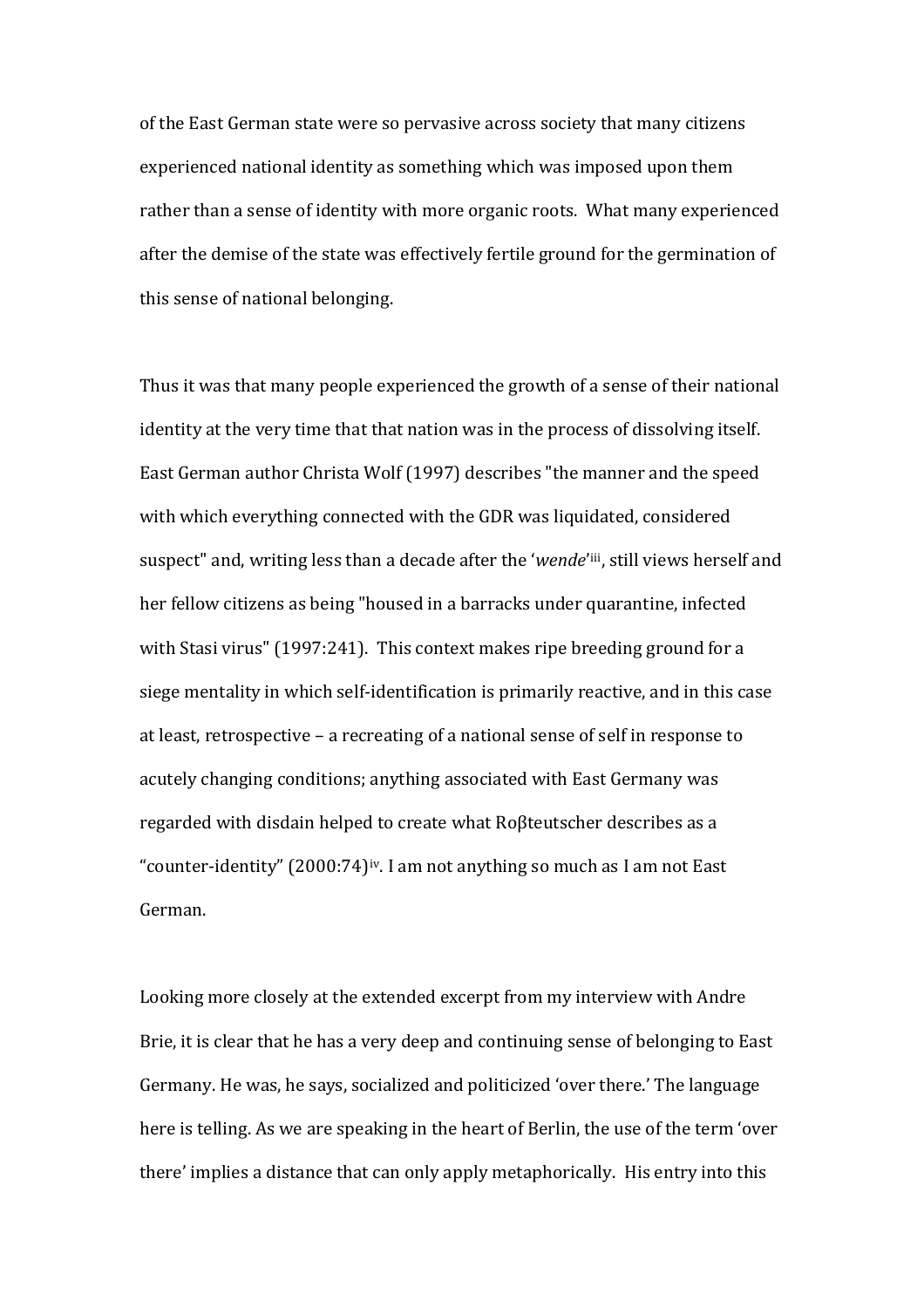<span id="page-9-0"></span>discussion is via a sense of enduring values, as he describes the modesty which he hopes characterizes his village life and the relations with his neighbors. But his sense of being 'marked' by the legacy of East Germany is more than in the way he lives amongst his neighbours. Rather, it extends to the books he reads, the music he listens to, the art he admires; these he says, have 'opened my mind.' The use of this phrase here is intriguing. In what sense can artefacts of one's own culture be said to 'open one's mind'? To what? I think this sentiment can best be understood only in the context that they are remnants of a disappeared time. The third and final way in which Brie says that East Germany continues to play a significant role in his identity is in the sense of the model it represents – 'a reality … a huge treasure of experience' which he contrasts with the abstract political attachments – theories – of some of his western colleagues. There is, he argues, still much to be processed from the 40 years of the GDR, and for him, these potential lessons mean that the GDR is ' still very much alive.'

<span id="page-9-4"></span><span id="page-9-3"></span><span id="page-9-2"></span><span id="page-9-1"></span>Andre Brie embraces his East German identity, but it is a complex position which he occupies, particularly with regards to his affiliation with the Ministerium fur Staatsicherheit - the "MfS" or "Stasi" . The Stasi kept records on the lives of approximately one-quarter of the population of East Germany, monitoring virtually every aspect of society. They had approximately 125,000 full-time employees, and an additional 100,000 informants . Of the official, full-time employees, 1052 were "surveillance specialists" who tapped telephones, 2100 steamed open letters, and 5000 followed suspects, thus earning their internal slogan "We are Everywhere."[v.](#page-9-4) Although all of those who collaborated with the Stasi were strongly encouraged to come forward and to opening acknowledge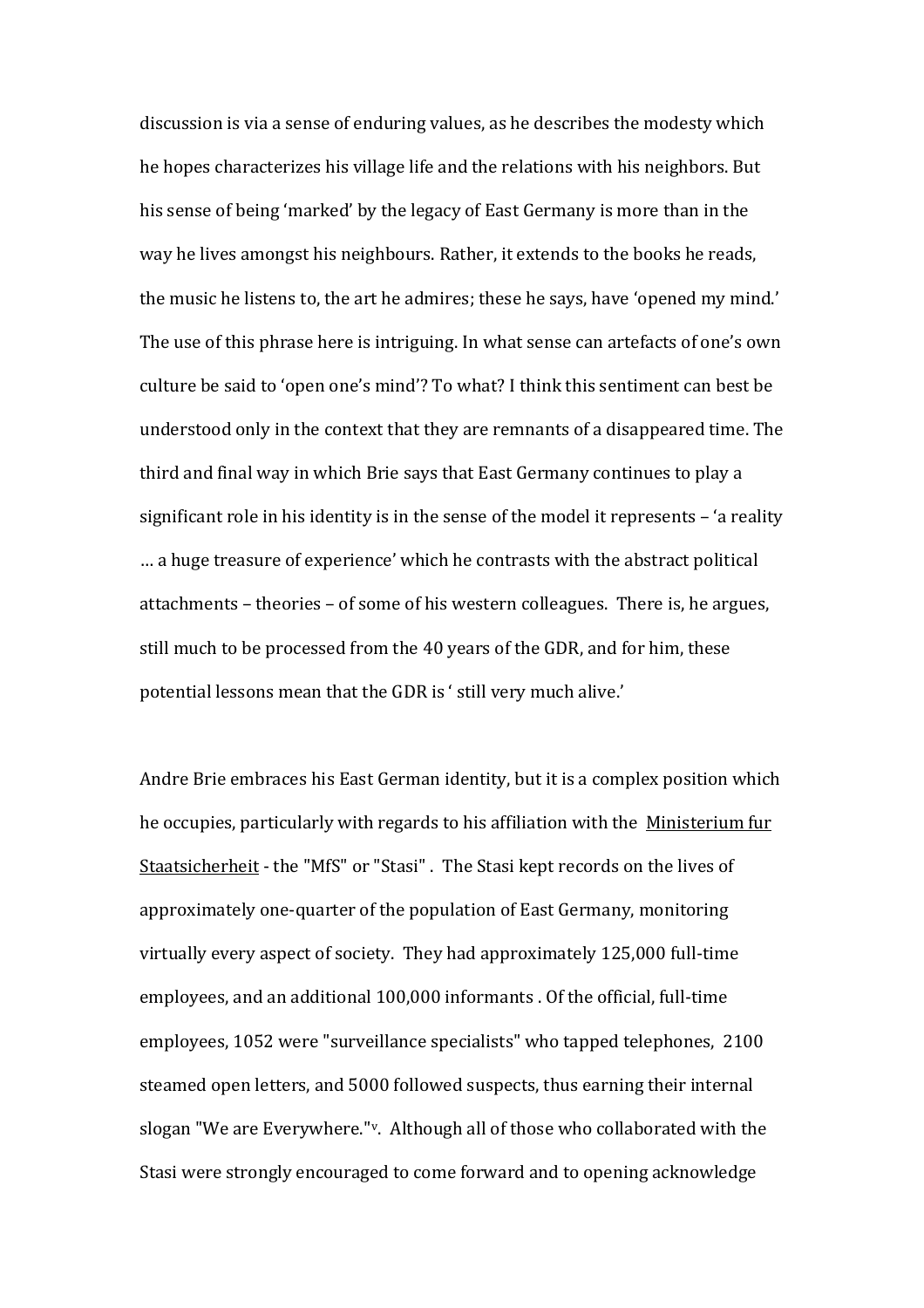their clandestine activities – and given strong incentives to do so – many chose to remain silent. The cost of owning up to espionage was potentially too great, and many who had spied on colleagues, neighbors, friends, and sometimes even family, hoped that they would not be found out. Andre Brie, like many East Germans, was an informal collaborator with the Stasi. Unlike many others, however, he chose to come clean about his actions, although it took him several years to do so. Shortly after our interview twenty years earlier, Brie explains to me, "I announced, driven by my own conscience, that I had been an unofficial collaborator of the Stasi. That was very difficult, because I didn't try to avoid the problems that arose… It's not pleasant, but until now, it gives me reason to think about myself and my politics in a critical and constructive manner… but for me, that was the right way. I can't do anything without starting with myself."

When I ask him why was it right to come clean about his involvements, he responds

<span id="page-10-1"></span><span id="page-10-0"></span>Because I made those mistakes, not society. If I want to learn something, on both a personal and a political level, I must be consequent about this. It was a spontaneous decision, I could not reflect on it. Maybe it's just the way I was. Twenty years later, this proved to be right in a quite a fundamental way. It's one specific example of how you can deal with your personal responsibility in a very critical manner, with the whole GDR, and not deny yourself at the same time.

Brie is clear about the importance of acknowledging his connection to the Stasi, and believes that it is critical to do so both personally and politically.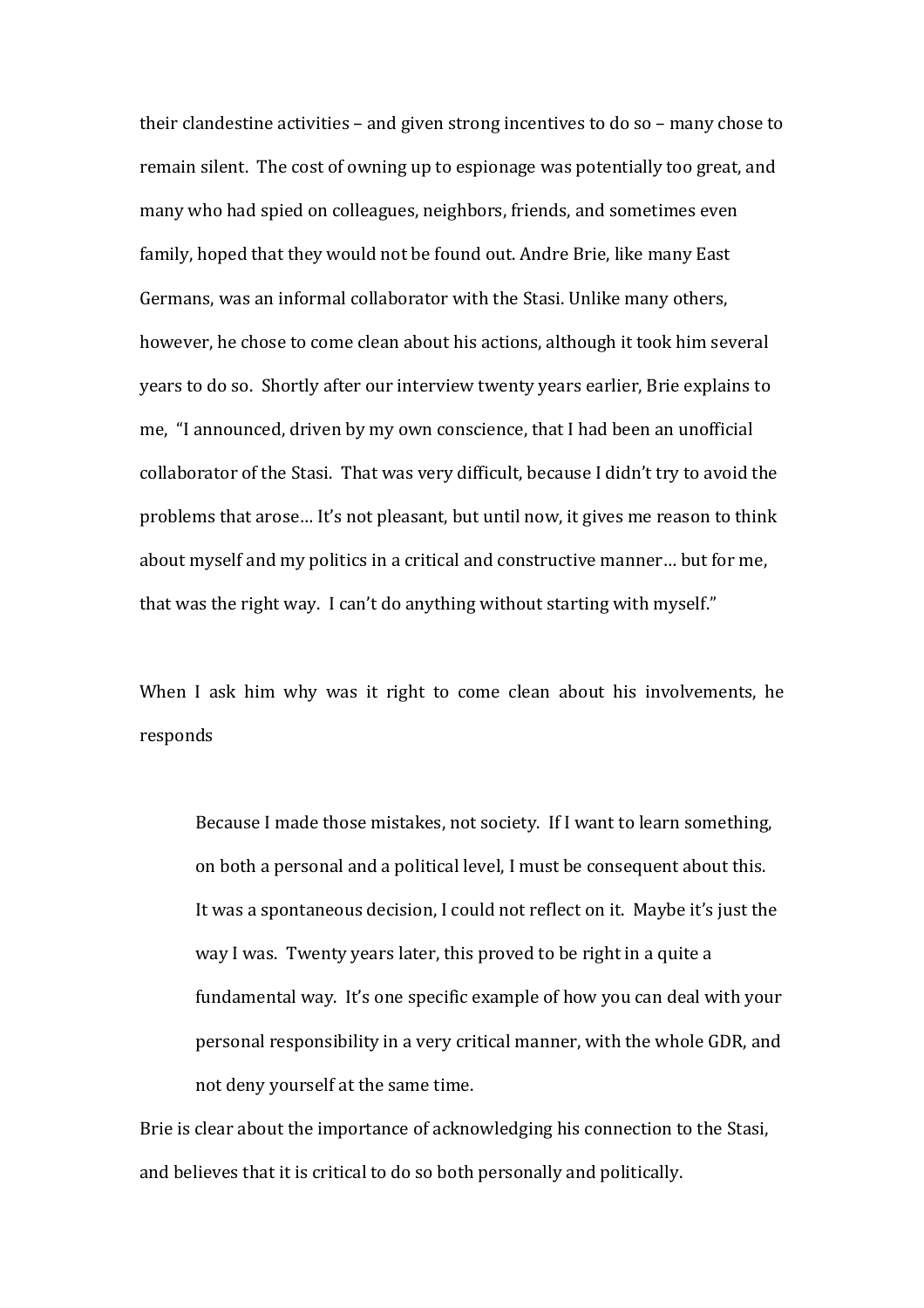As mentioned earlier, Brie describes the legacy of East Germany in his life as something which has 'marked' him. Looking at the whole of the passage in which he uses the term *geprägt* or 'marked' there is not evidence to suggest that he intends to indicate some form of stigmatization. Yet, as someone who collaborated with the Stasi, and who openly acknowledges doing so, one might guess that this aspect of his identity was one in which he was negatively labeled. But in his description of the effect of acknowledging his actions, the reverse seems to be the case. Ultimately this ownership of entanglements which clearly, and visibly, still make him uneasy, erases the necessity of 'denying himself'. Although there are a number of possible explanations for this, my own would be a combination of political and personal: 1) on the political front, although those who collaborated with the Stasi were looked down upon, the real disdain was reserved for those who did not come forward; and 2) in his personal life, the past twenty years have been a happy time for Brie, with a new a marriage and a young child. It might be argued that he can accept who he was at least partially because of who he is now.

Annette Simon, well-known psychoanalyst and daughter of East German writer Christa Wolf, uses language which is in some ways reminiscent of that employed by Brie. When I ask her "If someone asks you where you're from, what do you say?" she immediately responds "Ostdeutschland [East Germany]" and then laughs.

MA: What does that mean to you? Why do you say that?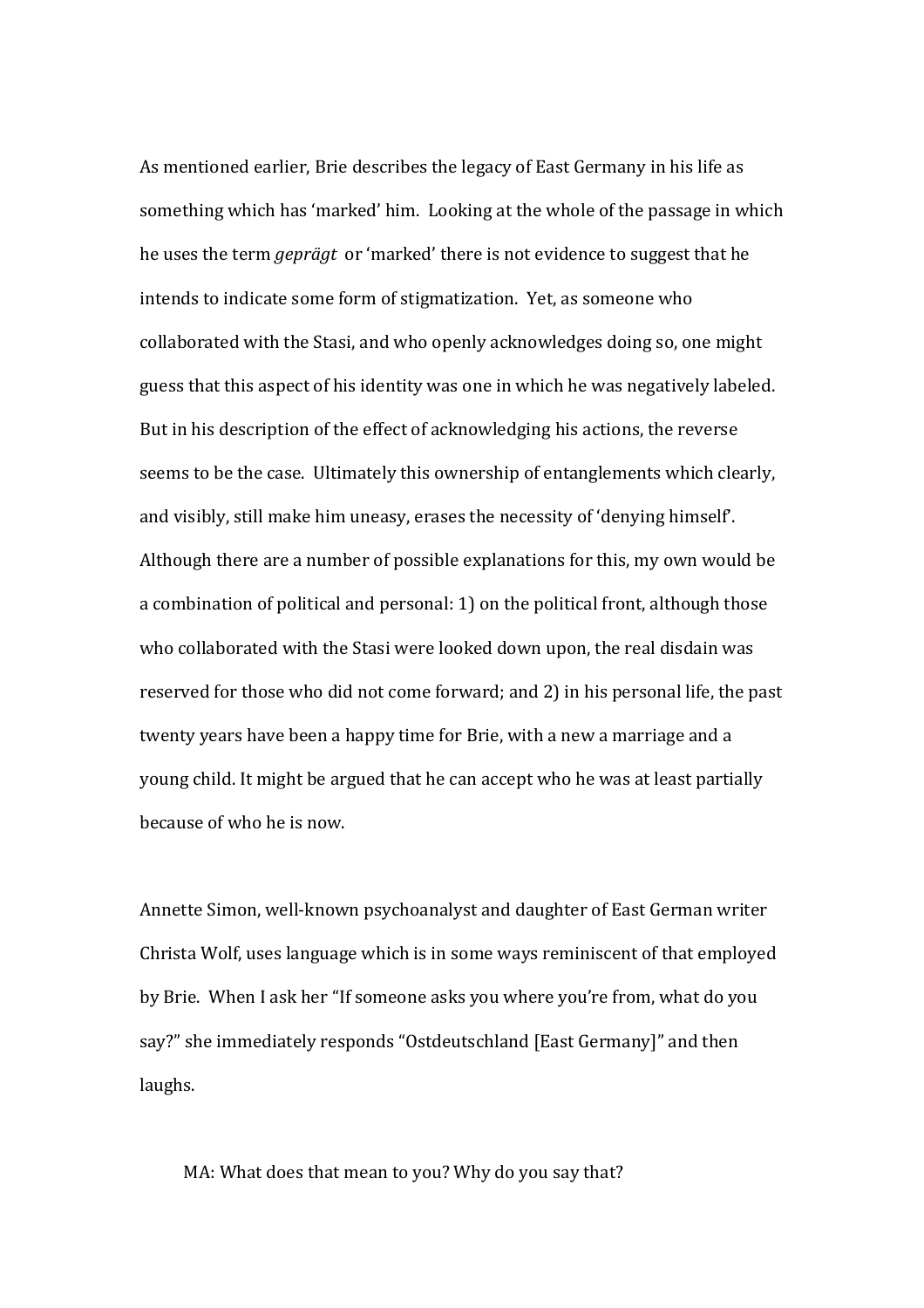AS: 20 years ago, I wouldn't have thought that I would emphasize that today. But now it really marks an identity<sup>[vi](#page-10-0)</sup>. When a stranger asks me –

 so that it's clear from the start: I'm part of that. Then one can see, in what way exactly. It's a sign of identity, and it makes up more than half of my life. I want to show that.

In our conversation together, Simon makes the point that these days, perhaps more than in the past, it is important to make clear that East Germany is a very important part of one's biography – after all, "it makes up more than half of my life". At the time of our interview in 2012, she was in the process of preparing a keynote talk for a major international conference.

I say right at the beginning that I'm East German, because that tends to be forgotten by the Psychoanalytical Society. There have been several conferences on the history of German psychoanalysis, and East Germany just doesn't feature in that. So we have to make clear that we're there!

Again the claiming of an East German identity indicates a step towards affirming not only her own biography, but the very existence of the land of her birth, a movement to counter the tendency to forget.

In this section I have discussed the ways in which two East Germans with very different biographies feel that their identity is 'marked' – that is to say, written on their very being. They have made concerted efforts to claim this identity, in all of its ambiguity, for themselves when they feel that it has been concealed – by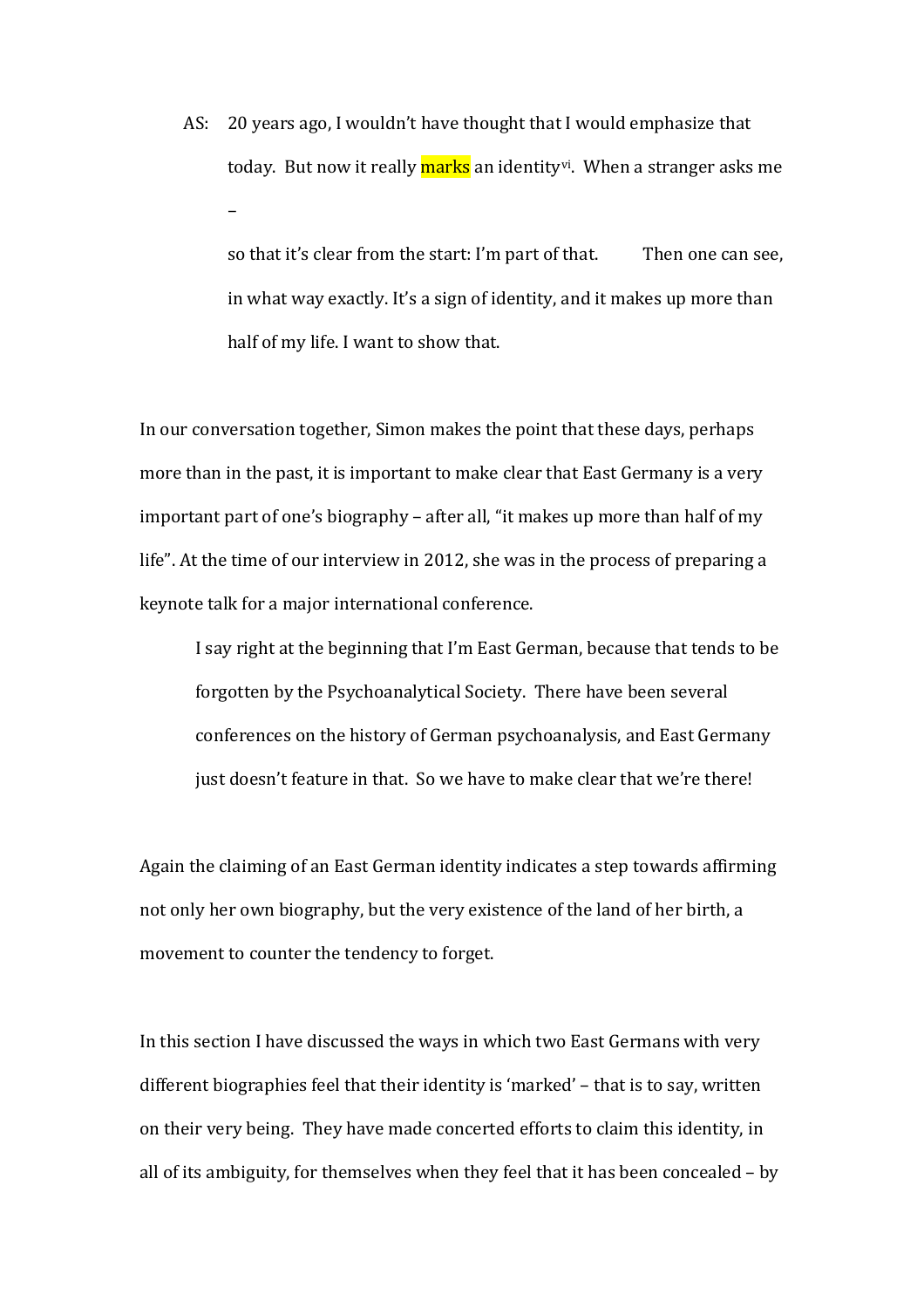themselves and/or by others. This open staking of a claim has been psychologically important and possibly liberating. Still, these negotiations over claims of national identity do not happen in a vacuum. Representing life under 40 years of state socialism in East Germany has been a recurrent focus of films, literature, and indeed museums.

# *Pop Culture and the Representation of East German Life*

Over time, the creation and recreation of public narratives about East German identity would become a viable commodity, in terms of films, television, and even national museums. Some of these commodities were created by East Germans, but more often than not East German identity was being retrospectively narrated by those who were not East German. At the same time, there has sprung up amongst some East Germans what has been termed 'Ostalagie' a romantic remembering of a life which is no longer, which perhaps never was. Leeder (2015) describes a spectrum of the ways in which East Germany is currently remembered, with one extreme identified as 'Stasiland' , the term borrowed by Anna Funders' "memorable label for a country remembered through its repressive security network" (p.1), and the other as the land of 'Ostalgie.' Leeder comments:

'the two visions of the GDR do not exist in isolation, but are, in Peter Thompson's phrase, the "conjoined twins of really existing socialism"… the work of remembering and reinterpreting the GDR is also part of a larger task: that of coming to terms with the possibilities and catastrophes of utopian thinking writ large, and ultimately of the enlightenment project.' (pp 1-2).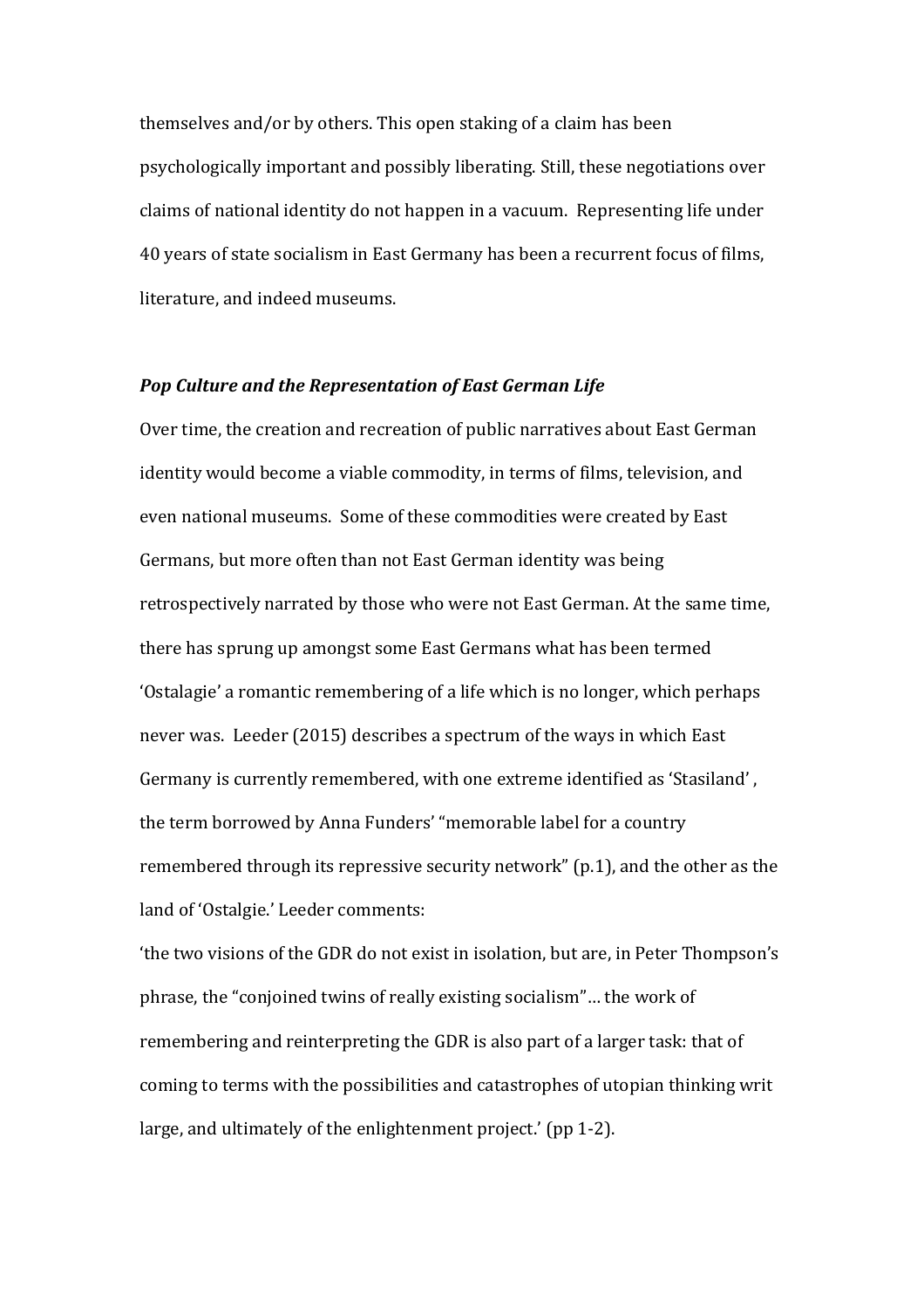That the GDR has been the particular focus of 'memory wars' is not then altogether surprising. It is a place which now only lives in the imaginaries created about it – in film, literature, and even the archives. Leeder refers to a 'musealization of the GDR' where 'the DGR is commemorated – one might say fetishized – in the Trabi tours, the Ostel design hotels, websites for GDR goods or the many GDR 's.' (p.3). Leeder argues that this 'fixation on a plethora of memory icons' directs us to examine 'the heart of how we remember: the extent to which our memory of the GDR is being constructed or situated and how far it is also being commodified" (p. 3). Yet finally Leeder's observations lead her to comment that "despite the sometimes overwhelming amount of information, there is also the possibility that the GDR reality will become impossibly remote, an indelibly lost country" (p. 3), reminding us of Jens Reich's observations on the feeling of disconnection between the portrayal of East German history and that which he lived through.

Along with the historian Peter Burke, it is useful to ask here" who wants whom to remember what, and why? Whose version of the past is recorded and preserved' and equally 'who wants whom to forget what, and why'. As time passes, the story of East Germany appears to become more and more polished, but by whom?

In my 20-year-follow-up interviews, I explored with respondents their feelings about the ways in which East German life had been popularly represented. Included in this discussion was a question specifically about their reactions to the film *The Lives of Others*. I was taken aback when I realized how this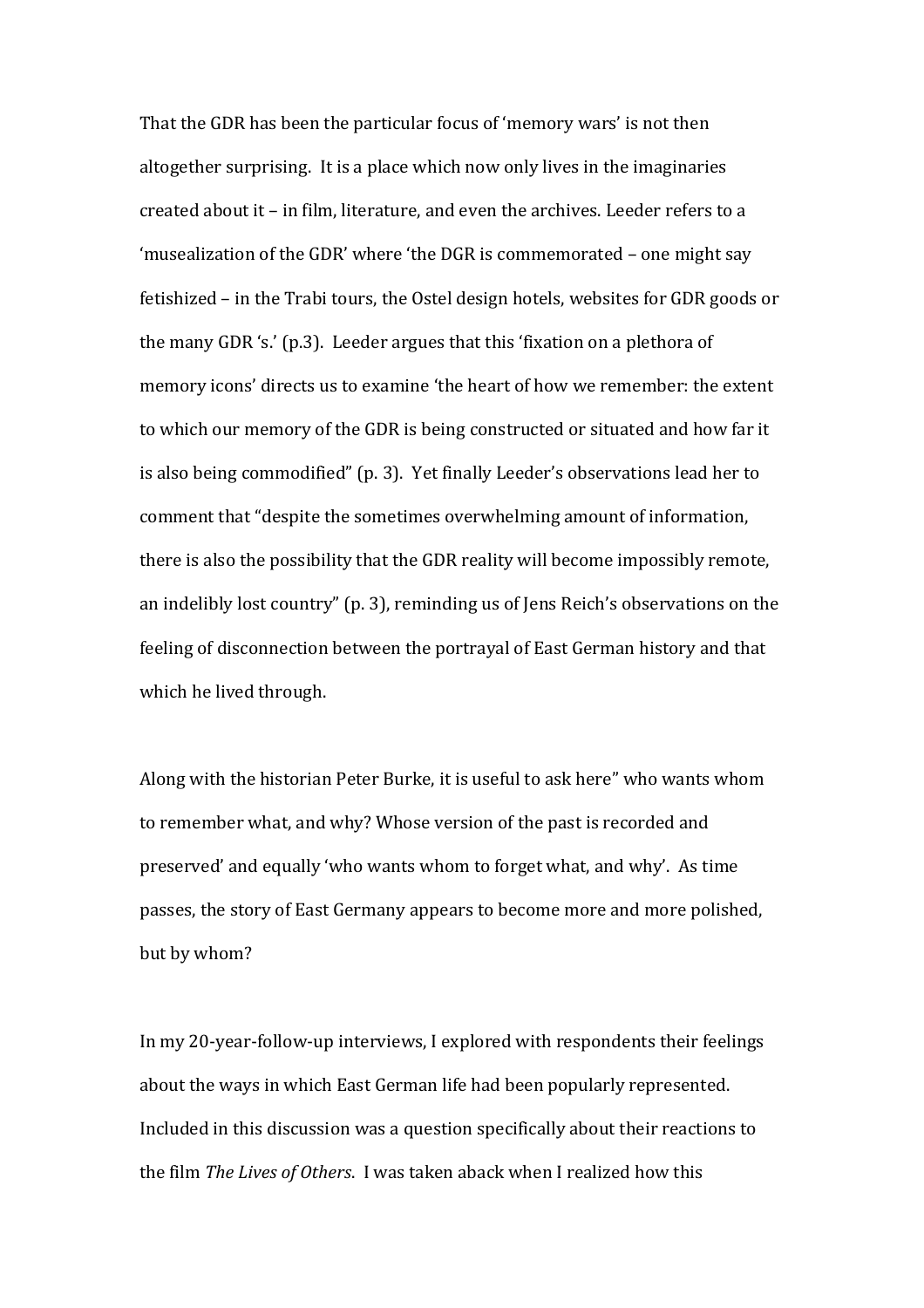particular question animated my interviewees to speak about the way in which they felt their former country was being portrayed to an outside public. Two of them had in fact published articles on their reactions to the film - one, a review in a newspaper, entitled 'The Height of Kitsch', and the other in a scholarly journal. In both cases, the participants had been outraged by the version of their lives which was being so widely feted by the outside world. Their sense of their own East German identity was no doubt influenced by this larger context of the struggle to name a national identity of a country that is no longer– as questions of identity always concern more than just the individual. As Annette Simon expresses above, acknowledging the role of East Germany in one's life is an antidote to the wider cultural tendency either to erase or forget it, or also as alternative, a counter-narrative (Bamberg & Andrews 2004), to the way in which it is portrayed, on the occasions when that happens.

In this context, a discussion of reactions to the film *The Lives of Others* (*Das Leben der Anderen*) is particularly telling. First, a word about the film, which came out in 2006, won the Academy Award for Best Foreign Language Film, and was nominated for Best Foreign Language Film at the 64th Golden Globe Awards. The film cost \$2 million US dollars to make, and grossed more than \$77 million. – an international hit if ever there was one. The writer and producer was a 6'8" West German by the name of Florian Henckel von Donnersmarck, who lives in Los Angeles. When the film came out, many acquaintances said to me that this film gave them a sense of the issues which I had been exploring in my work. Each time I heard comments to this effect – and there were many – I cringed. In many ways, there is no doubt that the film was a great success the acting, the romantic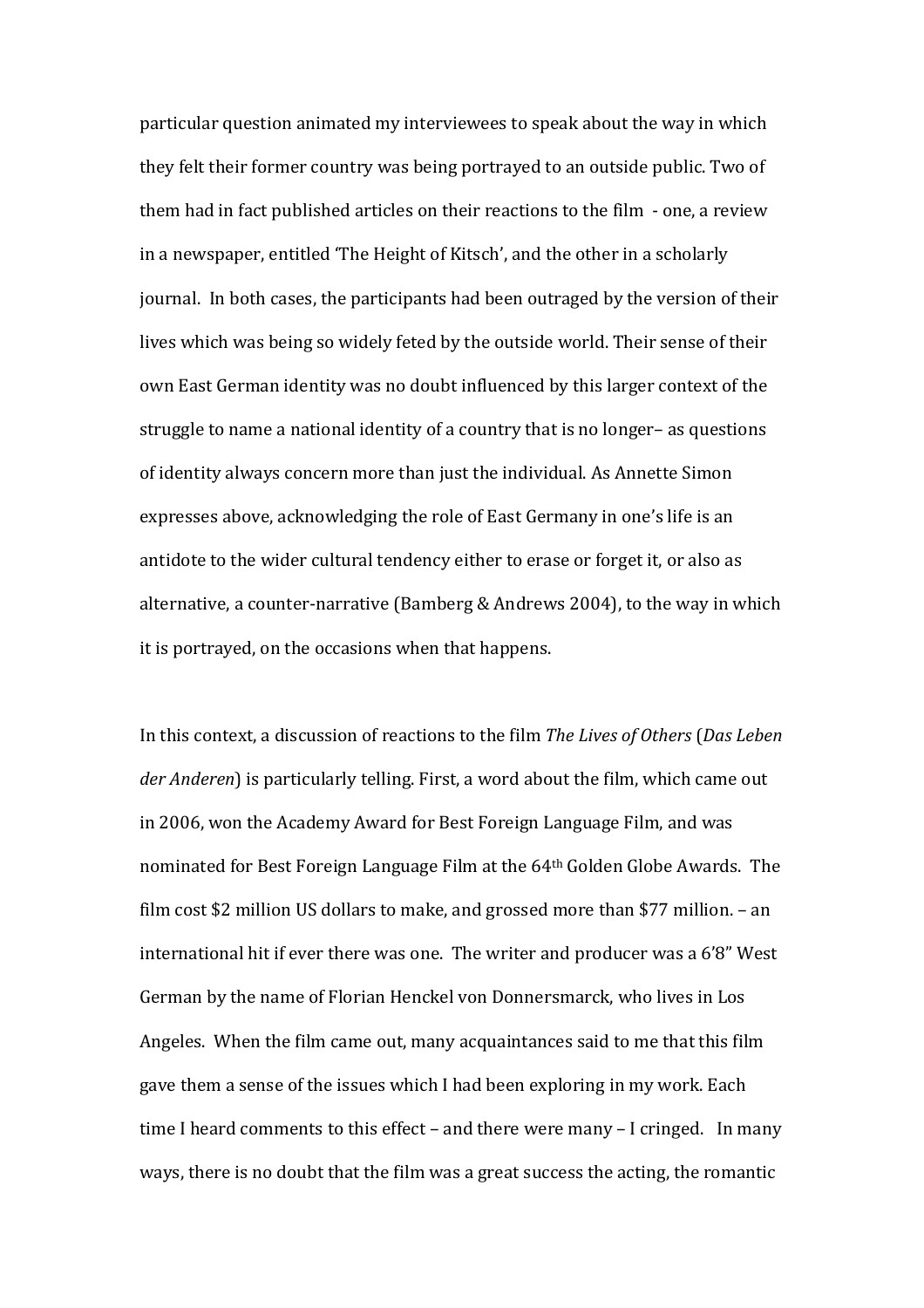plotline, the cinematography. I had no problem with any of these. In fact, the contrary could be said. My only problem with them was that they were so effective, and viewers became easily seduced in to thinking that what they were watching bore a resemblance to actual life in East Germany. It was, quite literally, a Hollywood version of a very painful moment in history. Was it created to be a factual representation of that past? No, it was created as a film, and judged as a film, most people agree that it deserved the acclaim it attracted. However, due to the overwhelming popularity of the film internationally, this is what many viewers might mistake for the 'reality' of East German life under the surveillance of the state. It is understandable why those who have made prolonged sacrifices in their lives because of the Stasi – like the participants in my study – might well take offence to the way in which their country, their lives, and their pain had been trivialised.

Perhaps the most common criticism of the film was that it presented life in East Germany as many wished it had been. As Konrad Weiss, himself a documentary filmmaker commented

- KW: I think that's a nice fairy tale. Well done, a well-made film, with good actors. …The story is well told, but it did not happen that way.
- MA: What was not true in *Life of Others*?
- KW: There never was a Stasi officer like the one they show in the film. Someone who really started to think about things and changed sides, in his mind at least. That did not happen.[vii](#page-10-1)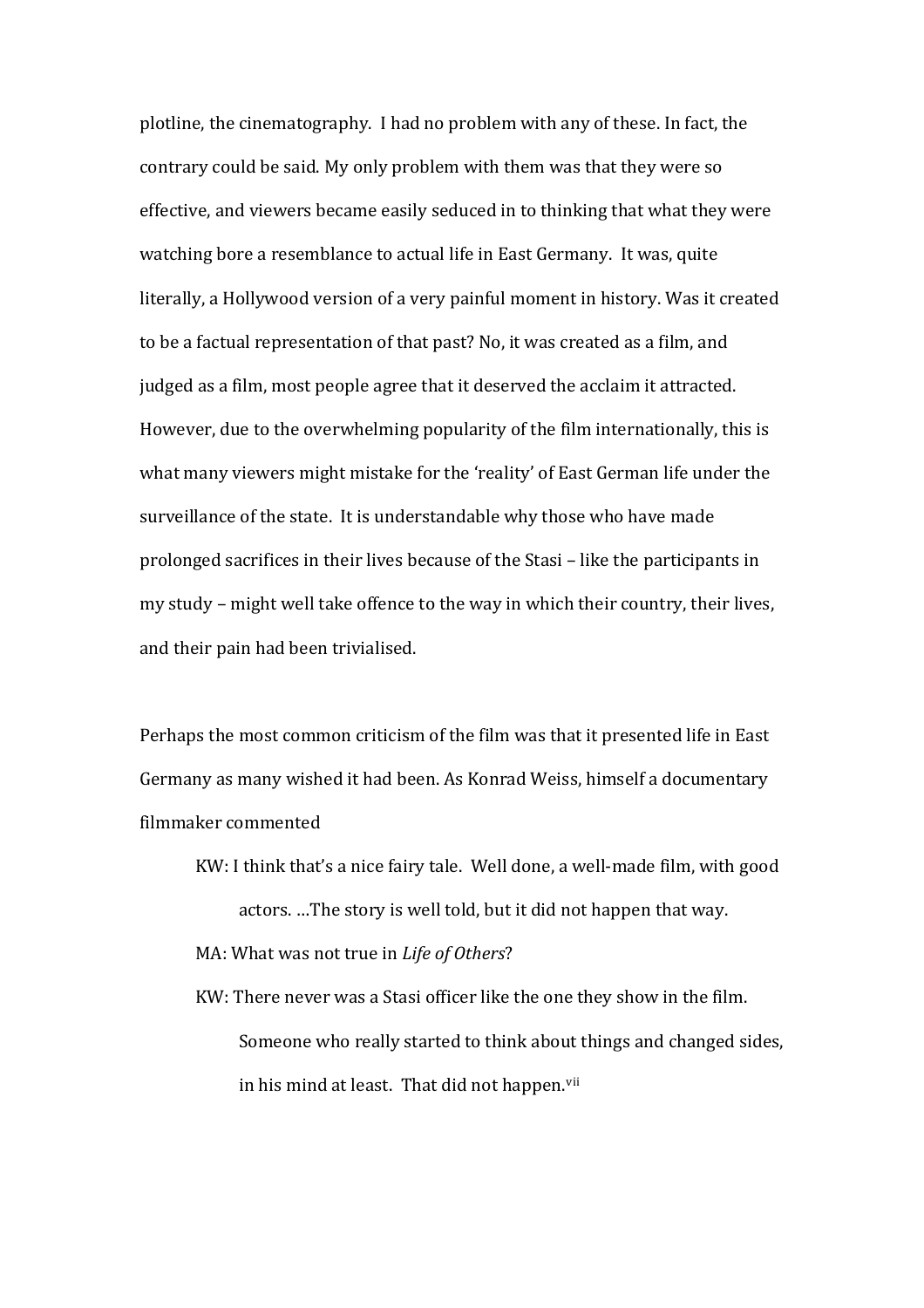The term 'fairy tale' appears in several interviews, along with repeated mentions of Hollywood. What particularly offended the respondents was the inaccuracies of the movie, which they felt went beyond artistic license. Irene Kukutz published a piece on the movie which was titled "Kitsch on the Highest Level".

Annette Simon also published an article about the film, which she describes as 'a Western fairy-tale about the GDR – with tragic moments'. She suggests that perhaps not enough time has passed to be able to treat the subject matter less romantically. 'The problem is, that the portrayal of that era perhaps needs more time, I mean the GDR and the conflicts in the GDR, the representation. It's really difficult to translate this GDR-feeling artistically.' In juxtaposition to the fictional representations, Simon feels that 'The best things are documents, documentary films, reports, minutes from meetings – I get more use out of that.'

One might say that these criticisms are not fair – that the movie does not purport to be a documentary, and nor to represent the realities of East German state surveillance in all of its detail. But to do so would be to miss the point. Most respondents acknowledged that as a film, it worked. This was not the problem, or rather as Reinhard Weisshuhn states, its success was part of the problem, because many mistook the fiction for a representation of real life – their real life. In my interview with Ulrike Poppe, I ask her : '… for you who had so much direct experience of having the Stasi in your life, how did you feel watching this representation which made such a hit all over the world?' to which she responds 'I was annoyed, even though the acting is good. But the story isn't right.' A fictional story is one thing, but the story of her experience is quite another. This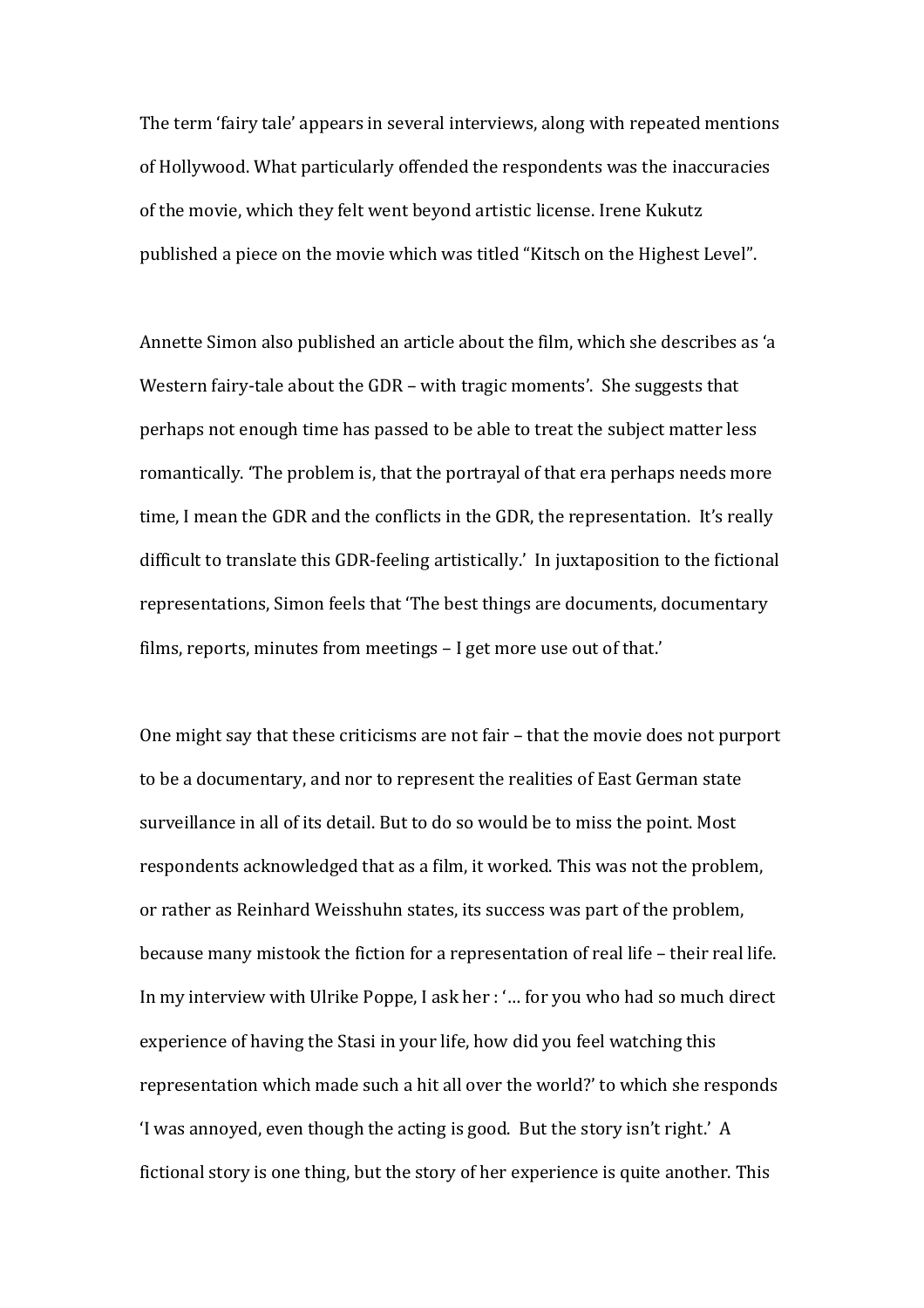sentiment is echoed by others. For Poppe, perhaps the most grating aspects of the film was that those who made it simply had done sufficient research; several times she repeats to me how many 'mistakes' there were in the film. While acknowledging artistic license, nonetheless feels that

If one had informed oneself more, done better research. For example, it was not possible that one Stasi official had insight into all levels of a case: as an interrogator, as an observer, as someone who plans the procedure, as the person sitting there with his listening device, as someone who is directly in touch with the people. Different people were responsible for each of these levels. And because everyone only saw a small excerpt from the case, it wasn't possible that he could be swayed by getting to know this person. One should have done that differently. … There are quite a few mistakes in the film.

Poppe, who was very familiar with the Stasi both as someone whose life was continually infiltrated by them, and more recently as one who works towards reintegrating them in to civil society, is particularly critical of the way in which they are portrayed in the film. Far from the lonely depiction in the film, she explains that

the Stasi were not people who didn't have family and friends, and all just lived on their own. The Stasi itself was one family, where they celebrated and drank and laughed time and time again, and made jokes. You didn't just command each other around. You can read about this, they [the film makers] could have informed themselves. That was the crucial thing: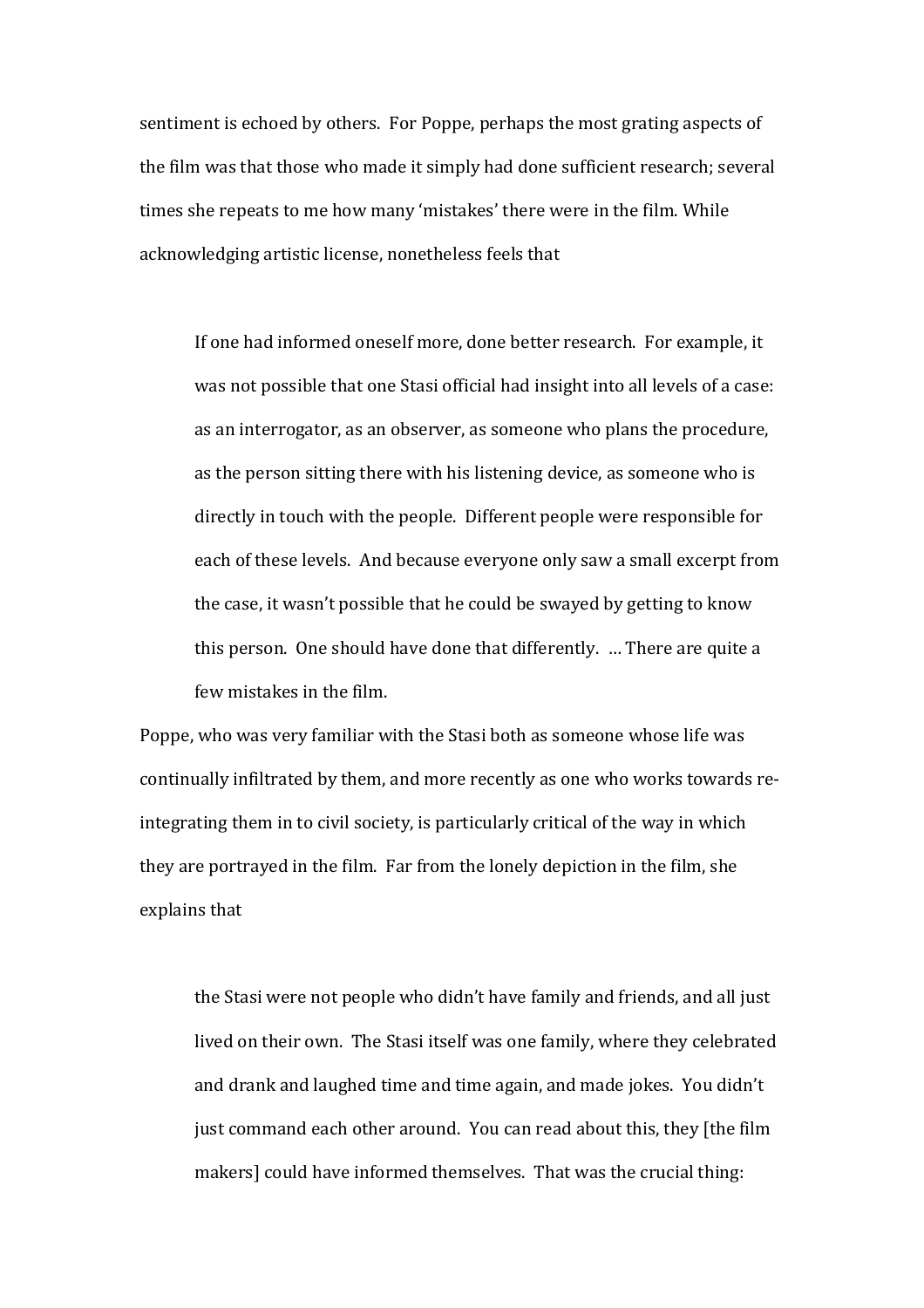Your boss knew your family, your children, your wife. Your future wife was checked before marriage and if possible, won over to the Stasi as well. It was all very familiar, and that is what held, motivated and controlled people

She concludes by joking, "When I'm retired, I'll make a new movie!"

When I speak with Ruth Misselwitz, who had been the target of malevolent Stasi interference, she focuses on the portrayal of the kind, if conflicted, Stasi agent:

RM: This Stasi-man who listened to them in the attic, who [laughs] saves his victim's life – that is Hollywood…

I never experienced anything like that. But that is probably the longing for reconciliation, for an end of the story, and that everything turns out well in the end.

To Ruth, the idea that a member of the Stasi would risk his own safety and save the life of the person he had been reporting was literally laughable. But as someone who has dedicated much of her personal and professional life to working on peaceful reconciliation, she suggests that the inclination to rewrite history in this way is evidence of the wish for a happy ending. Like Ruth, Werner Kratschell is a person of the church. He too sees the film as 'unrealistic. That is a Western dream. That is happy end. That is Hollywood. A man full of repentance, and so on. No!' Both Misselwitz and Kratschell challenge the construction of the restorative narrative which attracts so many. Writing about his work with Holocaust survivors, Geoffrey Hartman (1994) states "… we who were not there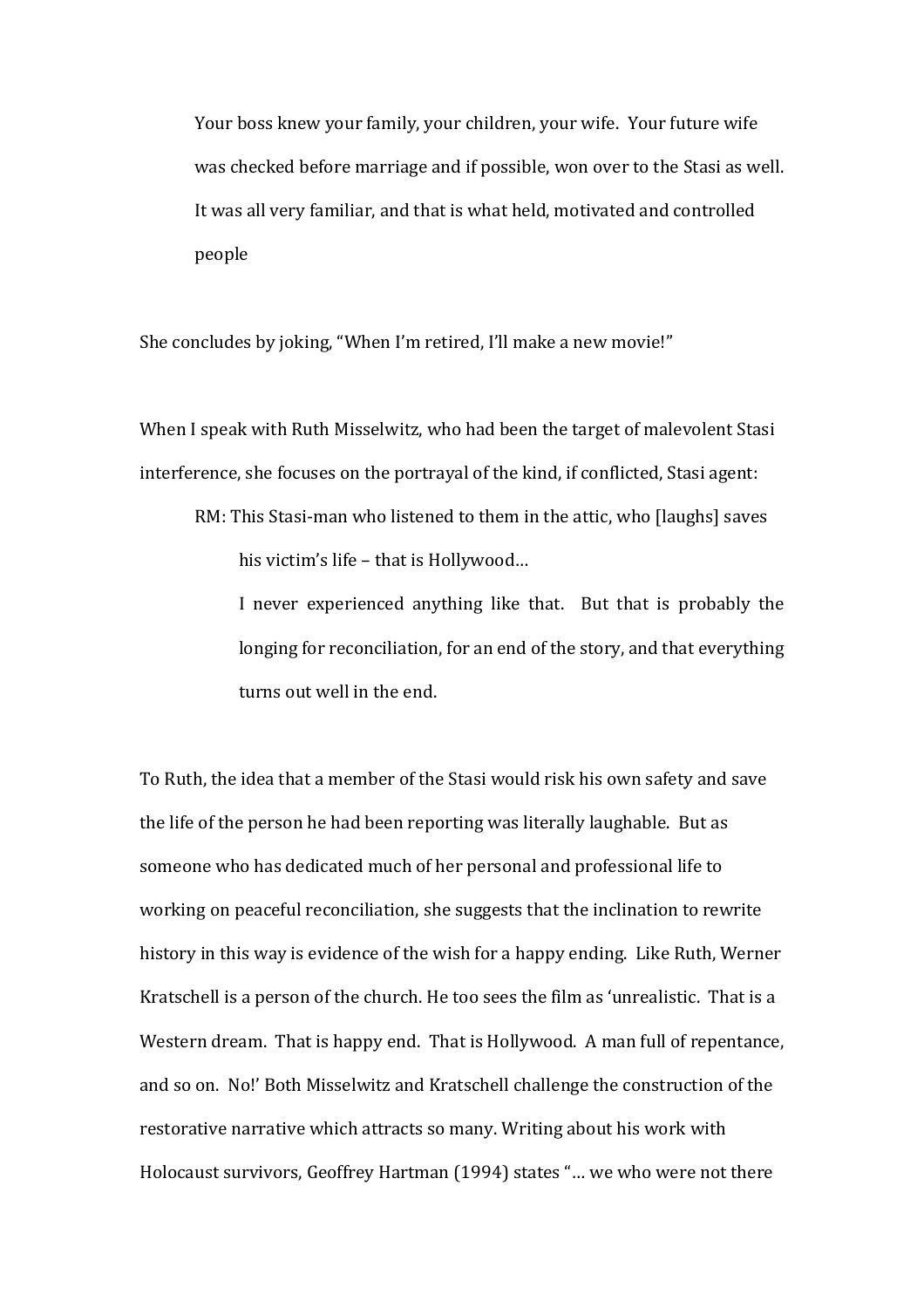always look for something the survivors cannot offer us. … it is our search for meaning which is disclosed, as if we had to be comforted for what they suffered.' Those who lived under the gaze of the Stasi for so many years do not draw comfort from its recent benign depiction in these cultural artefacts created by those who were not there and did not have to endure the impact of its intrusion in to their lives. It is not surprising why so many East Germans find this movie and the world which it portrays as an affront not only to history, but indeed to their own identity.

### *The Enduring Legacy of East German Identity*

My project explores the meaning of East German identity East Germans, over time. How does one's sense of being from a particular country change, once that country is no longer? The case of East Germany is particularly intriguing, in that twenty years after unification both the chancellor and the president of Germany are East German. For some that might be read as an indicator of how successfully the unification has been. And yet the story for most of those with whom I spoke was more complicated than that. It is perhaps most useful here to separate national identity in to its formal (or official) and informal manifestations. The ground upon which official East German identity had been built was never very firm, and the more forcefully the state demanded public allegiance from, and control over the lives of, its citizens, the less they internalized a sense of belonging. Yet once the country had been dissolved, there opened a new space in which individuals began to feel more connection to their country which was then no longer. The fall of the wall opened up new spaces for East Germans to experience their common history, both that which they had lived through and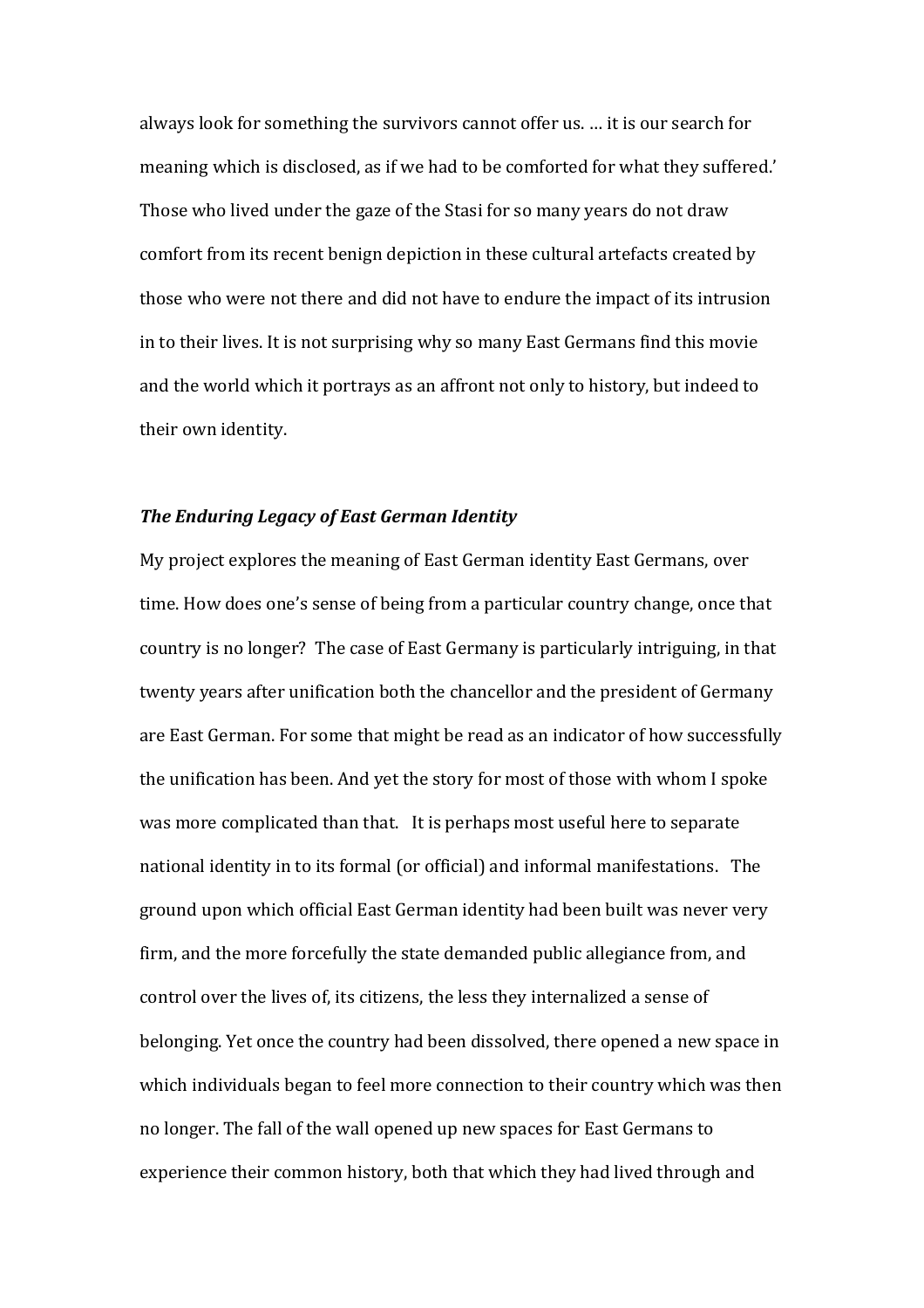that which they were making. Times of political upheaval are particularly ripe conditions for collective narrative reconstruction (Roβteutscher 2000:62) and this in turn has high potential for the renewal of collective identity. Thus it was that in my interviews, more than twenty years after the fall of the Berlin Wall, there lingered for all of my interviewees a very strong sense of themselves as being East German, not only in the past, but reconstituted in the present.

My follow-up interviews were guided by a seemingly simple question: I wanted my participants to tell me about how their lives had unfolded over the twenty years since we had last met. This involved not only taking stock of their personal lives – the emergence of new loved ones, the loss of others, the ability to travel, their professional development, their experience of aging, their relations to those who are both younger and older than them – but also placing these aspects of their lives in the wider political context of Germany as it has evolved post-1989. So what, after all, is the nature of this exercise? If remembering is a cultural practice, then how can I as a collector of stories account for what is being told to me? Here I have no choice but to take as my starting point that the context in which people are asked to account for their lives has everything to do with what they do and don't say, with what they perceive as tell-able, and that which might be secret, unknown or unknowable even to themselves. In Brockmeier's work on cultural memory, he refers to the 'cultural architecture of our knowledge' (2002:8). How is it that we know what we know? This is a question not only of epistemology and psychology, but also a question of politics and morality, demanding a close scrutiny of the dynamics of power and resistance in the ongoing negotiation of how we account for ourselves and the worlds we inhabit.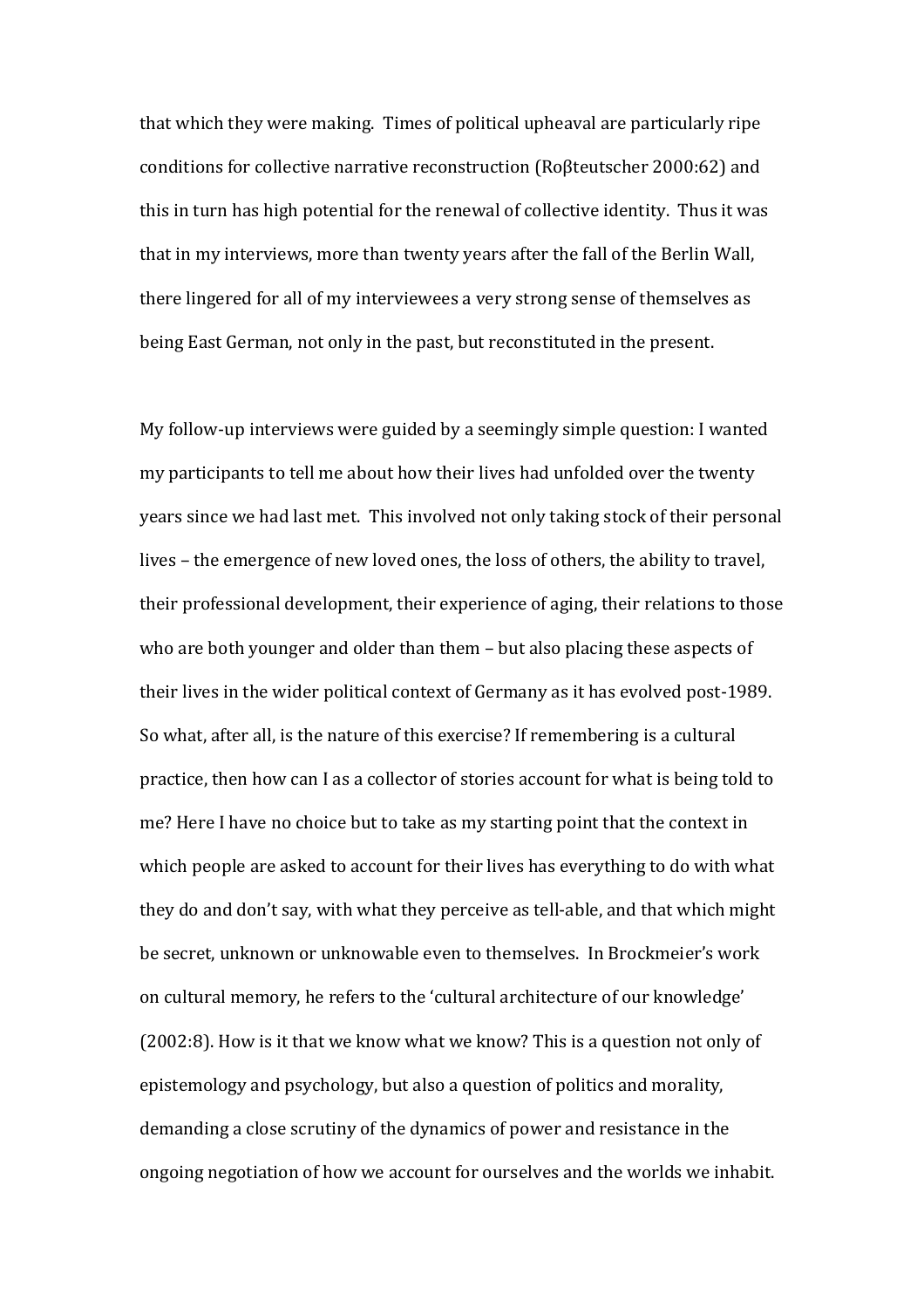Those women and men who have spoken to me about their sense of national identity have done so in conversations with a lag time of twenty years, and this passage of time has implications for how and what they tell me. Gadamer argues that "objective knowledge can be arrived at only when there has been a certain historical distance" (1989/2011: 181) and that over time "new sources of understanding … reveal unsuspected elements of meaning" (1989/2011:182). And yet, as Gadamer concedes, "the temporal dimension … is not a closed dimension, but is itself undergoing constant movement and extension" (1989/2011:182). There is then, no 'perfect' place for standing back and trying to make sense of either the tumultuous political changes which surround us nor of the tugs and pulls of our personal lives, with the dreams and challenges which we face every day. How these same men and women will narrate their sense of national identity in twenty years' hence is an inviting question. The one thing we do know is that those constructions will themselves be influenced by the stories which are in wider circulation about the meaning of an identity which was forged in the long ago and faraway land of East Germany.

At the heart of this contest over how East Germany is to be remembered lies a tension in what Ricoeur calls 'the ethics of memory' (1999:5) While Ricoeur identifies numerous reasons underlying the 'duty to tell', the most relevant here is that telling acts ""as a means of fighting against the erosion of traces; we must keep traces, traces of events, because there is a general trend to destroy." (p.10) Films such as 'The Lives of Others' do not, I would argue, contribute to this fight, but rather function as fertilizer for such erosion of traces, offering a version of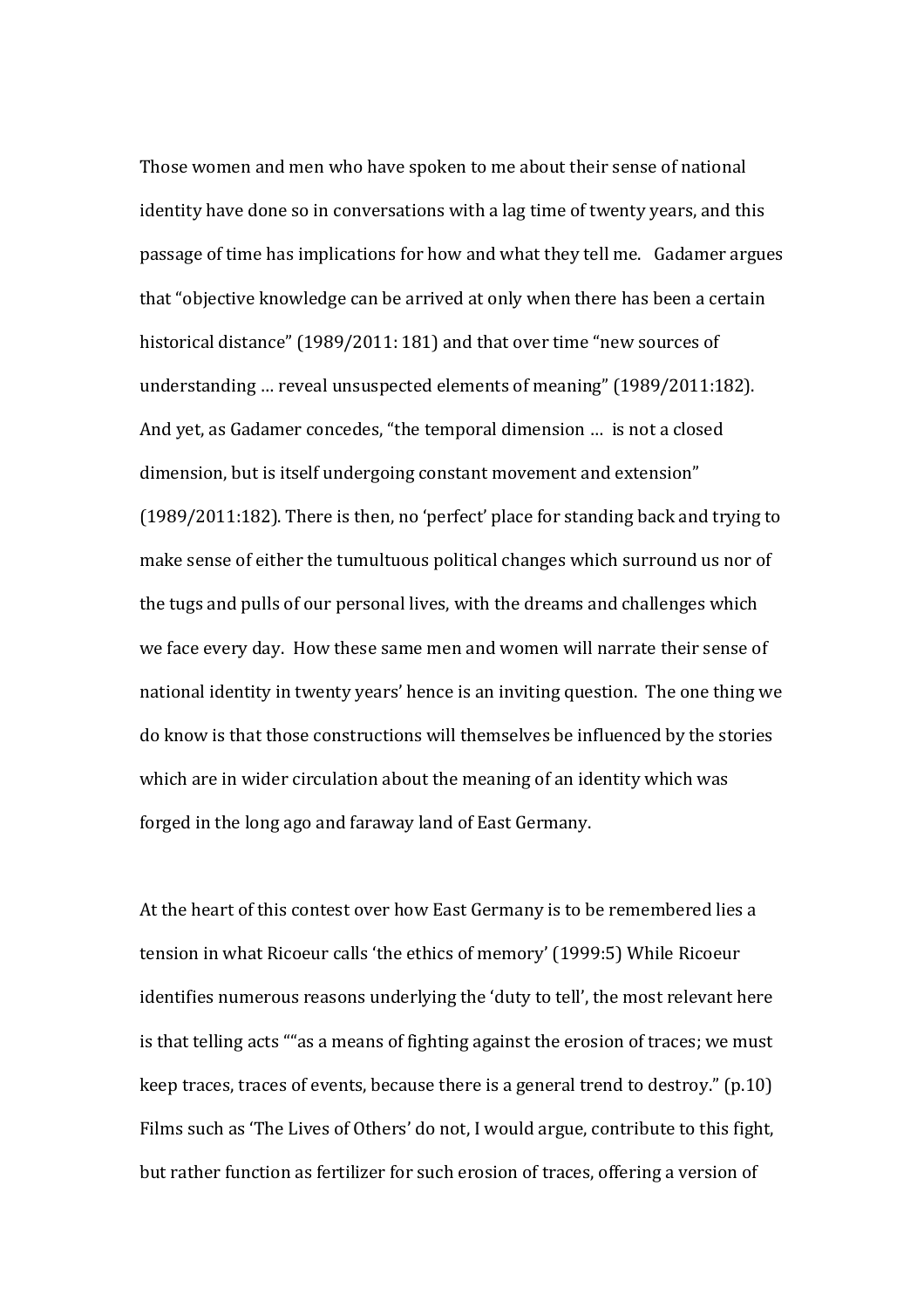the past which is not only unrecognizable to those who lived through it, but also 'reimagining' that past in a particularly seductive and politically-charged way. (The 'telling' of East Germany is not a matter of 'if' but rather of 'what' – for the forty years of that country's existence has been anything but ignored.) Here Ricoeur offers a most apposite insight: "It is," he says, "always possible to tell in another way. This exercise of memory is here an exercise in telling otherwise, and also in letting others tell their own history, especially the founding events which are the ground of a collective memory. (p. 10).

The research I have engaged in over the past 25 years in East Germany has been my attempt to provide such a platform for "telling otherwise, and … letting others tell their own history." But even for those who played very active roles in the shaping of East German history, the task is not an easy one, captured in the words of Reinhard Weisshuhn:

Even in the East, little is left of what used to be the East… It's breathtaking to see how quickly history disappears. Vanishes from one's consciousness, and become wholly meaningless for one's own life… The GDR [becomes] inconceivable, and one has no idea what it actually was.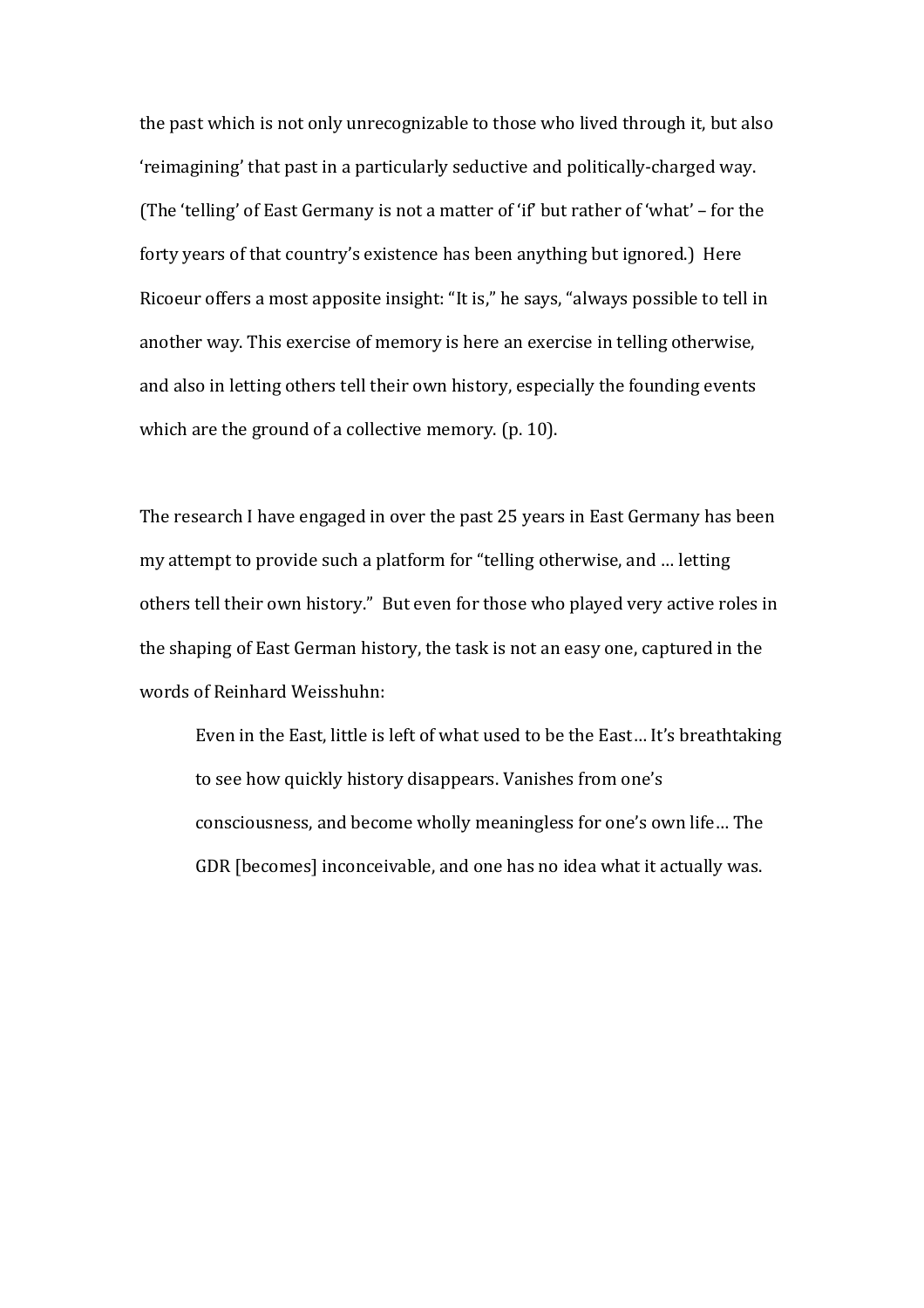# *Bibliography*

- Andrews, Molly (2003) "Continuity and discontinuity of East German identity following the fall of the Berlin Wall: A case study" in Gready, Paul, ed., *Cultures of political transition: Memory, identity and voice* London: Pluto Press*.*
- Andrews, M. (1998) "One hundred miles of lives: The Stasi files as a people's history of East Germany" *Oral History* 26/1: 24-31.

Ash, Timothy Garton (2007) "The Stasi on Our Minds" *The New York Review of Books* [http://www.nybooks.com/articles/archives/2007/may/31/the](http://www.nybooks.com/articles/archives/2007/may/31/the-stasi-on-our-minds/?pagination=false)[stasi-on-our-minds/?pagination=false](http://www.nybooks.com/articles/archives/2007/may/31/the-stasi-on-our-minds/?pagination=false) [Accessed 4 February 2014]

--- (2009) *The File: A Personal History* London: Atlantic Books.

- Bamberg, Michael and Molly Andrews, eds. (2004) *Considering Counternarratives: Narration and resistance* Amsterdam: John Benjamins Publishing Company.
- Brockmeier, Jens (2002) "Introduction: Searching for Cultural Memory" *Culture and Psychology* Vol 8(1): 5-14.
- Cooke, Paul (2005) *Representing East Germany Since Unification: From Colonization to Nostalgia* Oxford: Berg.

Freeman, Mark (2010). "The space of selfhood: Culture, narrative, identity". In S.R. Kirschner & J. Martin (Eds.), *The Sociocultural Turn: The Contextual Emergence of Mind and Self* New York: Columbia University Press

Gadamer, Hans-Georg (1989/2011) "Truth and Method" in Olick, Jeffrey, et al, eds. *The Collective Memory Reader* Oxford: Oxford University Press.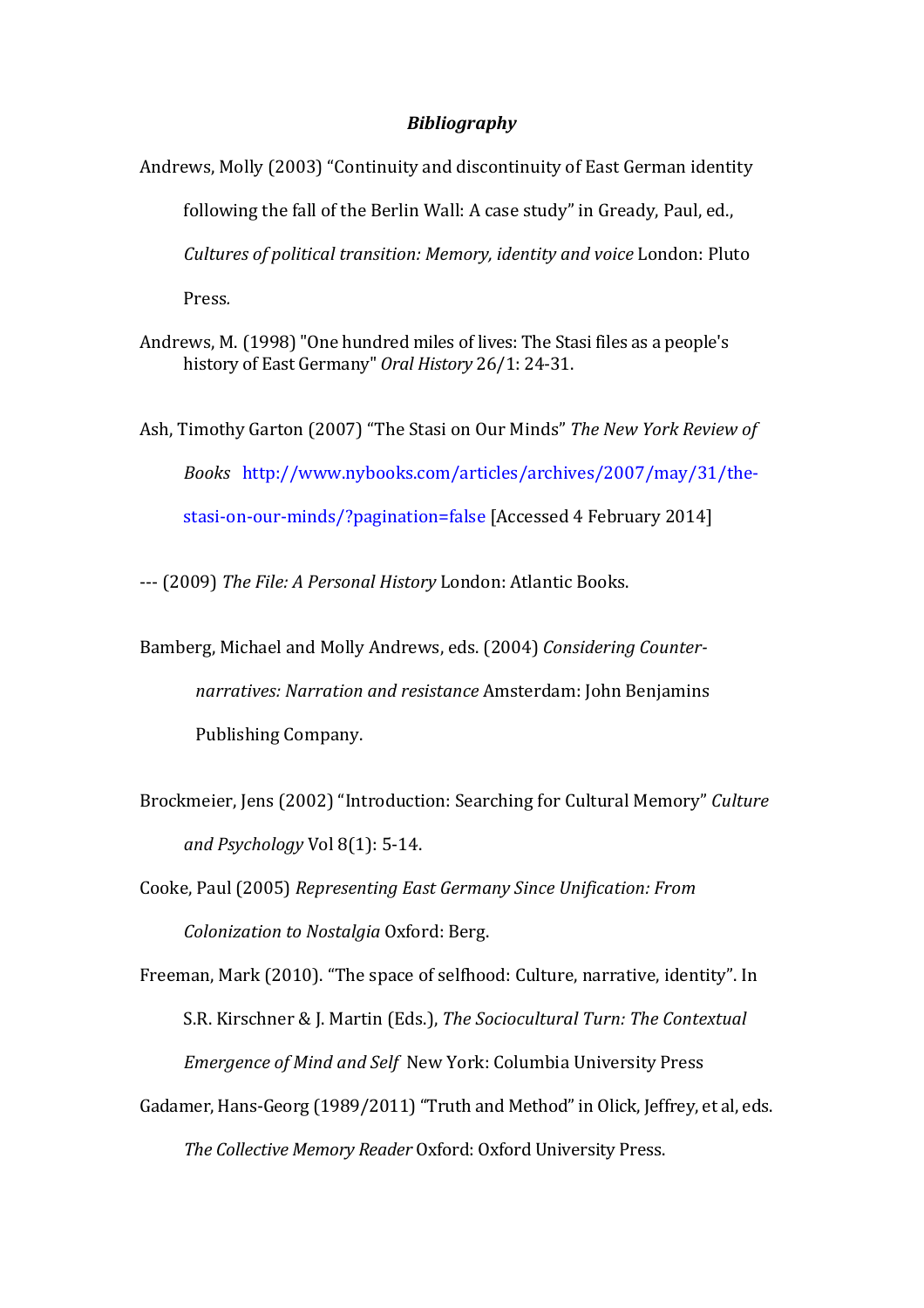- Gerstenberger, Katharina and Jana Evans Braziel, eds. (2011) After the Berlin Wall: Germany and Beyond London: Palgrave Macmillan
- Hartman, Geoffrey, ed. (1994) *Holocaust remembrance, the shapes of memory* Oxford: Blackwell.
- Hodgin, Nick and Caroline Pearce, eds. (2011) *The GDR Remembered: Representations of the East German State Since 1989* Rochester, NY: Camden House
- Kelman, Herbert (1997) "Nationalism, Patriotism, and National Identity: Social-Psychological Dimensions" in Staub, Ervin and Bar Tal, Daniel, eds. *Patriotism in the life of individuals and nations* Chicago: Nelson Hall.
- Leeder, Karen, ed. (2015) *Rereading East Germany: The Literature and Film of the GDR* Cambridge: Cambridge University Press.
- Olzik, Jeffrey, Vered Vinitzky-Seroussi, and Daniel Levy, eds. (2011) *The Collective Memory Reader* Oxford: Oxford University Press.
- Orange, Michelle (2007) "Florian Henckel von Donnersmarck on 'the Lives of Others' *IFC News*.
- Ricoeur, Paul (1999) "Memory and Forgetting" in Kearney, Richard and Mark Dooley, eds. *Questioning Ethics: Contemporary Debates in Continental Philosophy* London: Routledge pp 5-11.
- Roβteutscher, Sigrid (April 2000) "Competing narratives and the social construction of reality: The GDR in transition" *German Politics* Vol. 9. No. 1: 61-82.